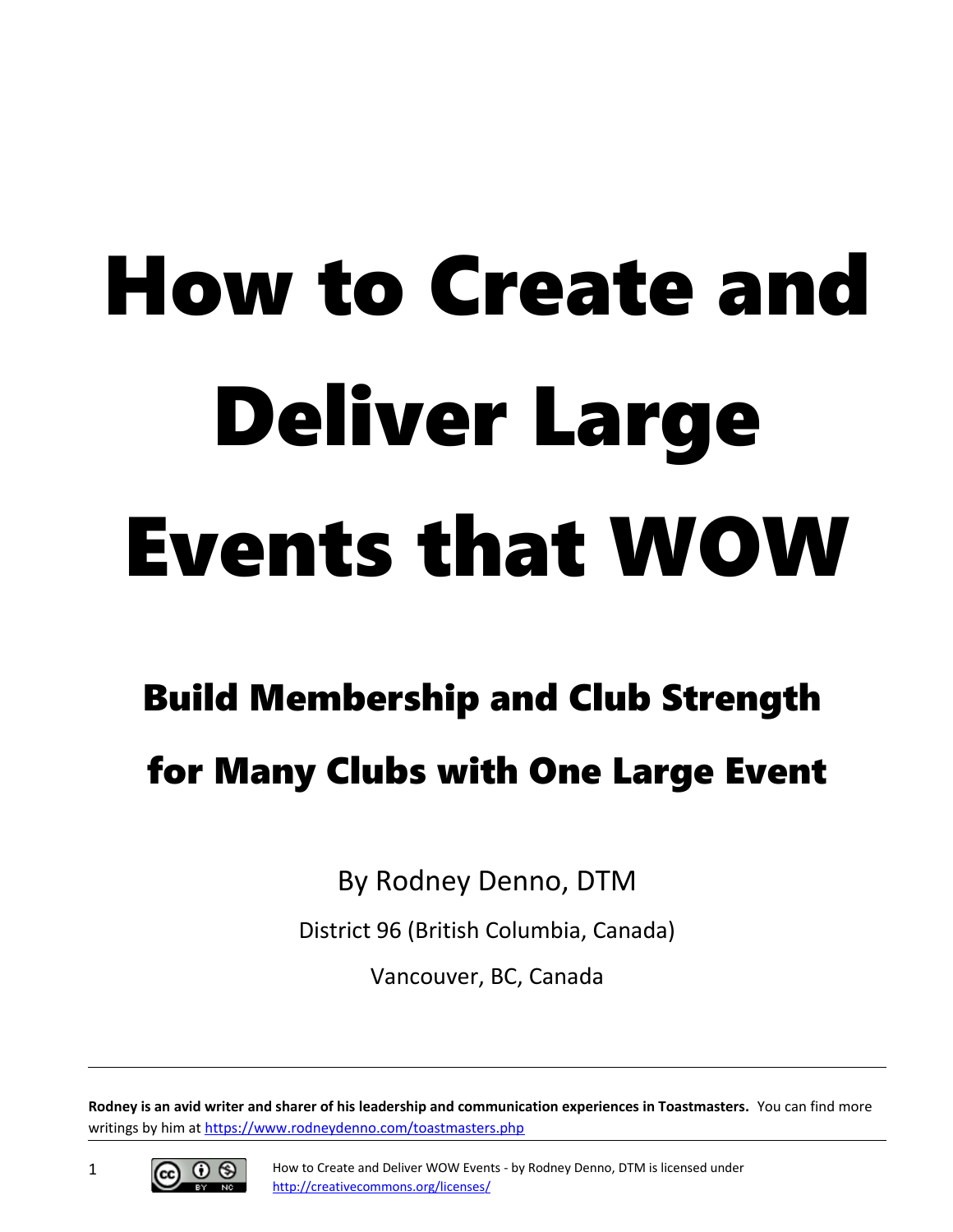### **Table of Contents**

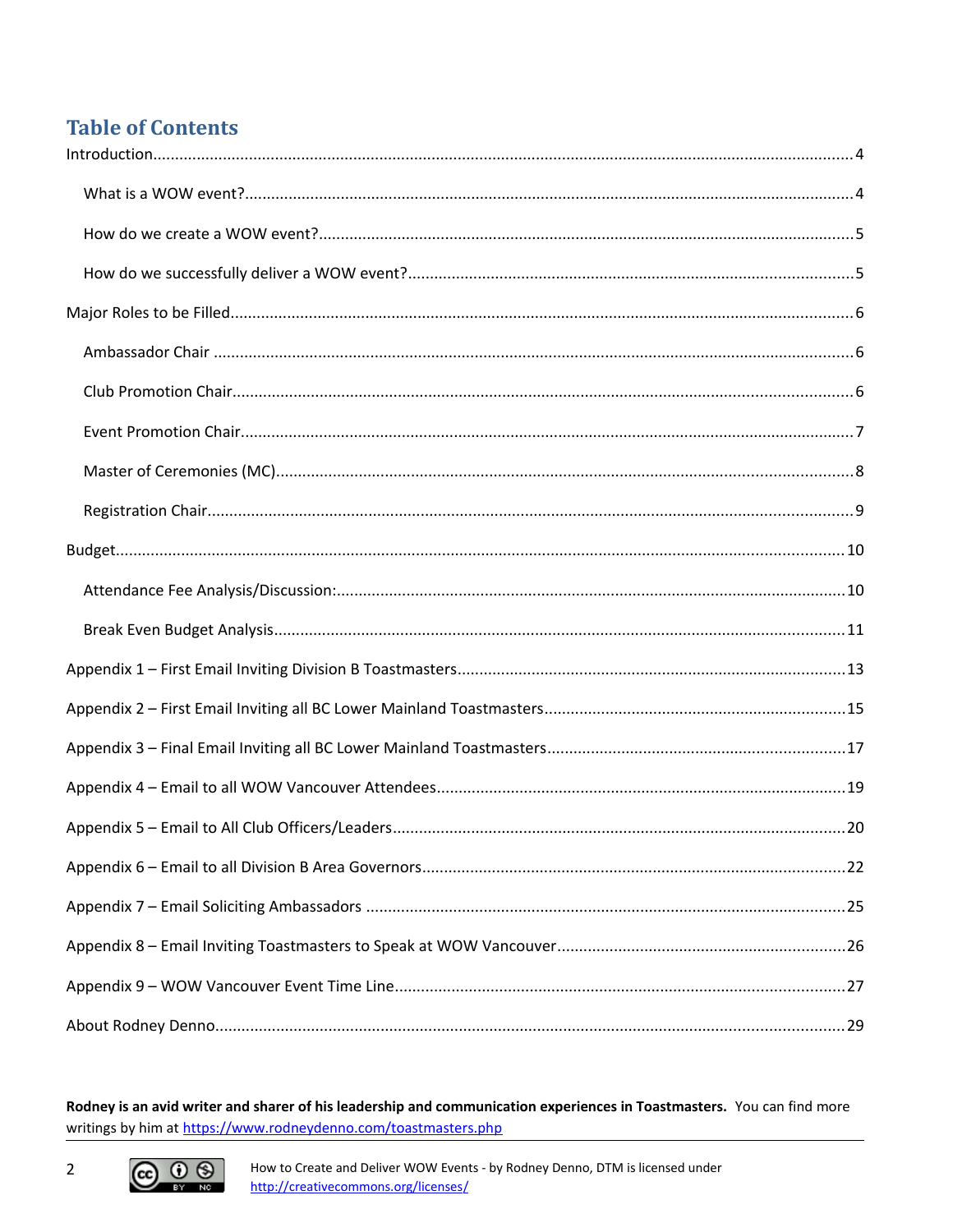### **About Creative Commons (CC) Copyright**

The Creative Commons (CC) copyright licenses and tools work within the traditional "all rights reserved" setting that copyright law creates. CC licenses give everyone from individual creators to large companies and institutions a simple, standardized way to grant copyright permissions to their creative work. For more details see....<http://www.creativecommons.org/licenses/>



In particular the  $\blacksquare$   $\blacksquare$   $\blacksquare$  license lets others remix, tweak, and build upon your work noncommercially, and although their new works must also acknowledge you and be non-commercial, they don't have to license their derivative works on the same terms. Now You Know!

### **Liability Statement**

As with any event that has revenue and expenses you will need to ensure that projected revenue will cover expenses or that there is a source of funds that can be appropriately used to cover potential losses.

### **If one or more clubs sponsors a WOW event:**

The club(s) should have the financial resources to cover any potential losses. Since these funds belong to the clubs any use of club funds should be ratified by the entire club membership.

We also recommend that you notify your Area, Division and District Governors. Part of their responsibility is to protect the Toastmaster brand within the District….they should be aware of WOW events and be kept informed. They should also be aware of the significant effort you are putting out to help build membership and strengthen the Toastmaster brand.

### **If an independent group of Toastmasters (Area, Division, ad hoc group) sponsors a WOW event:**

The sponsors should obtain District approval for the WOW event. You will need to demonstrate to the District team that you can fully fund any financial losses (should they occur) or the District agrees to cover any losses from District funds.



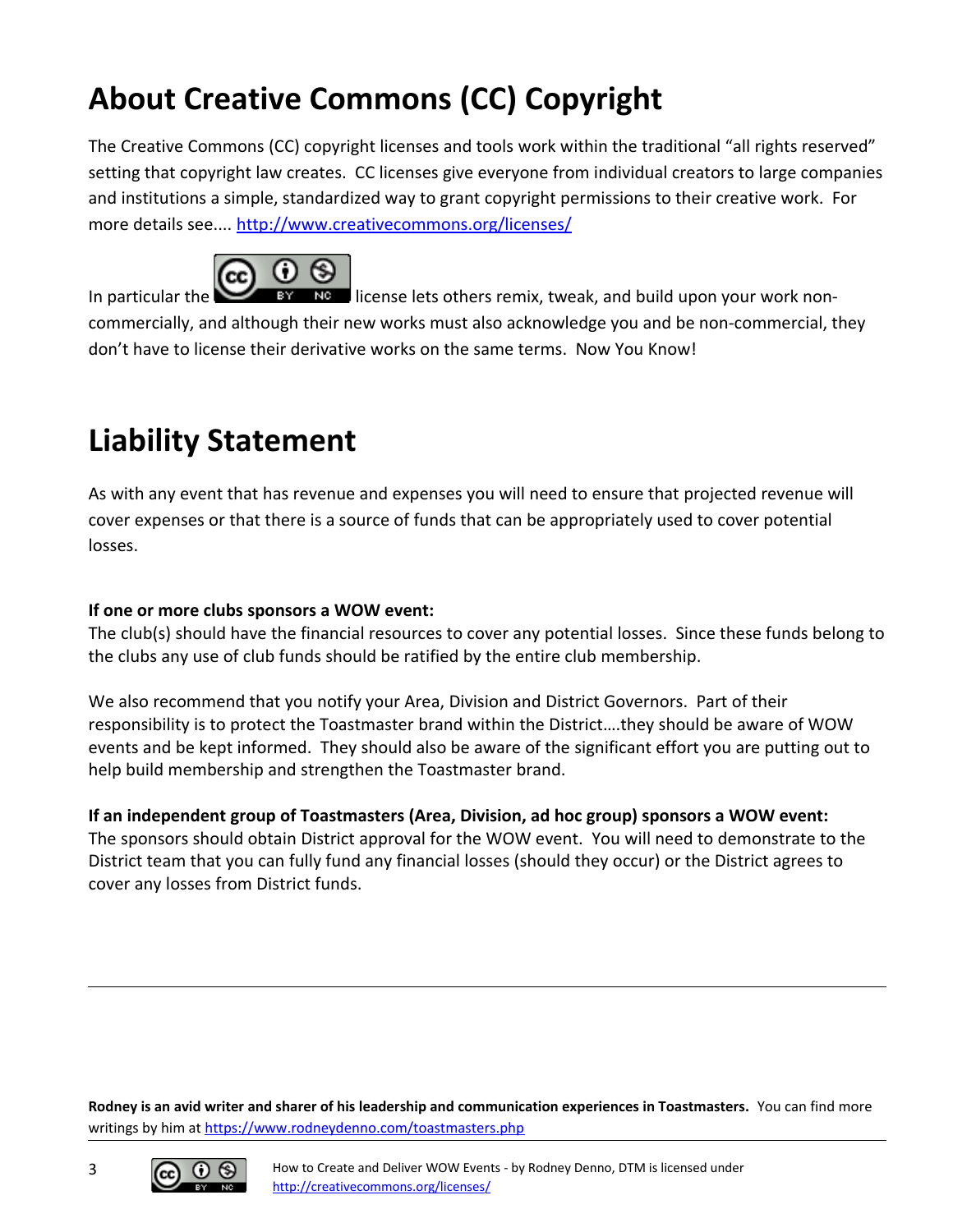# <span id="page-3-1"></span>**Introduction**

You are most likely reading this document because you are curious about what a WOW event is and how to create and deliver a successful one. While the content of this document came from my experiences with creating and delivering the February 5<sup>th</sup>, 2011 WOW Vancouver event (in Vancouver, British Columbia, Canada) I've tried to make the ideas and contents general and applicable to any WOW event.

The overall design of WOW Vancouver was guided by the desire to produce an event that would answer as many questions as possible that might occur to the potential member – before, during or after the event. This guided us in the overall program design, selection and production of information materials and overall flow of the event.

The WOW Vancouver venue (Vancouver General Hospital) auditorium has seating for about 265 attendees. We allocated 45% for Toastmasters, 45% for non-Toastmasters and 10% for WOW Vancouver executive and program participants. This arrangement was kept in place until a few days prior to the event. Actual WOW Vancouver numbers were roughly 260 attendees, 60% Toastmasters and 40% non-Toastmasters.

This document is intended to answer three questions regarding WOW events.

- 1 What is a WOW event?
- 2 How do we create a WOW event?
- 3 How do we successfully deliver a WOW event?

### <span id="page-3-0"></span>**What is a WOW event?**

Simply put - WOW events are intended to get attendees to say 'WOW……I didn't realize there was so much (or so much more) to Toastmasters!'

For **non-Toastmasters** – it is intended to showcase the **value of starting** the Toastmaster Journey. WOW events are intended to be the best opportunity of the year to impress non-Toastmasters with the kind of value that Toastmasters provides and to persuade them to join.

For **Toastmasters** – it is intended to showcase the **value of continuing** the Toastmaster Journey

WOW events are intended to attract new members to Toastmasters and to provide existing members with insights into how much more value they will get from Toastmasters by continuing their Toastmasters journey.

In short - WOW events are intended to help build club membership and strengthen the value that club members receive from being in Toastmasters and continuing their Toastmasters journey.

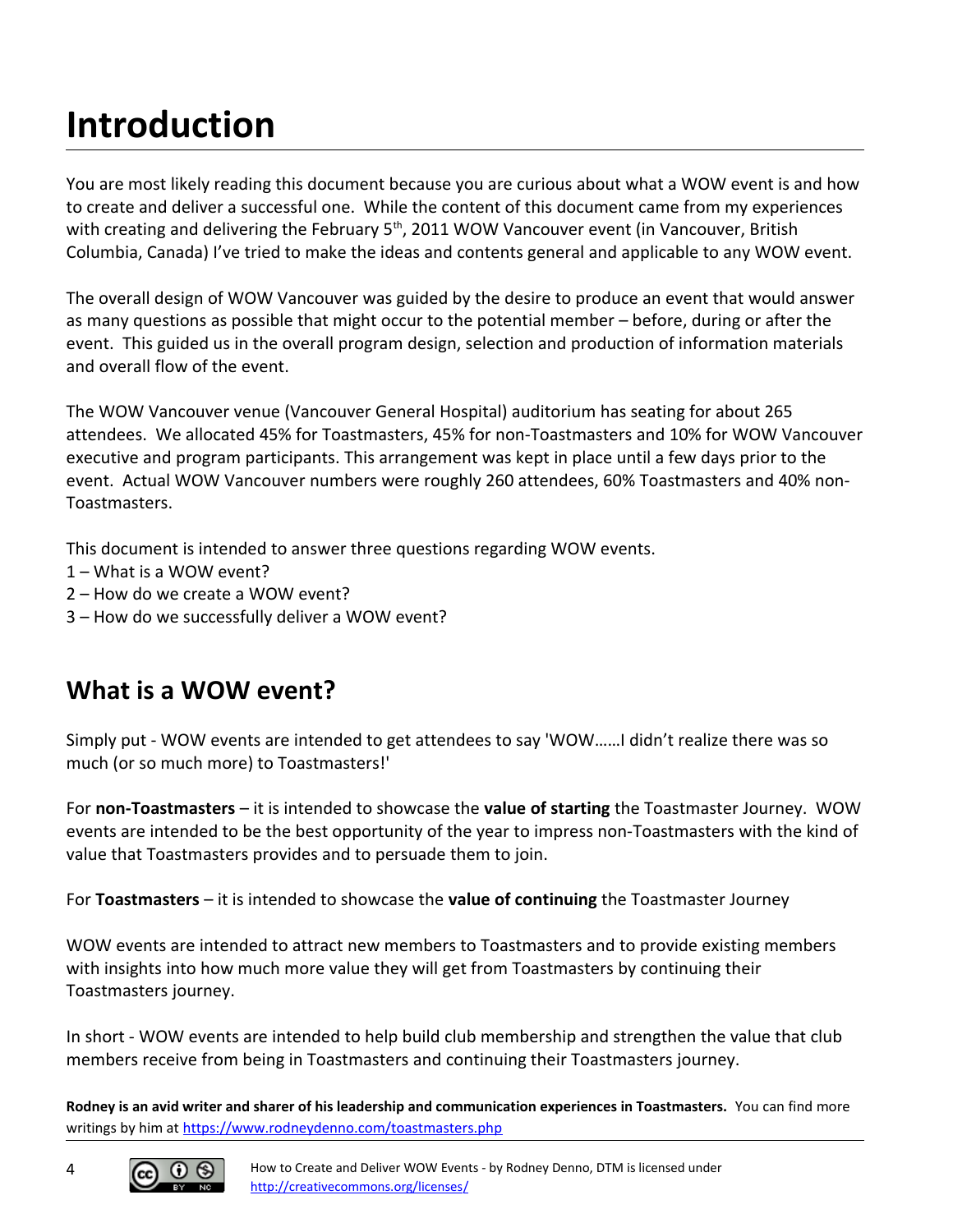### <span id="page-4-1"></span>**How do we create a WOW event?**

That is what the first portion of this document outlines.

Toastmasters appeals to a broad section of the population and is neutral to gender and heritage – we encourage you to select WOW participants (speakers, presenters, Table Topics speakers and evaluators, etc.) that reflect the diversity of your population base. The more the individual audience members can directly identify with some portion of the program and its participants the more likely they are to consider Toastmasters as something worth serious consideration (non-Toastmasters) or something worth getting more value from (Toastmasters).

The overall design of a WOW event should be such that the energy of the event builds as the program progresses......so that at the end of the event everyone in attendance says.......WOW.

### <span id="page-4-0"></span>**How do we successfully deliver a WOW event?**

That is what the latter portion of this document provides.

I've included discussion of WOW Vancouver's main operational roles (Promotions Chair, Registration Chair, etc.) and main program roles (speakers, presenters, etc.). The appendixes contain much of the WOW Vancouver promotional email content - so that you can see how the email communiqués were crafted. You can use whatever content is suitable for your own communiqués.

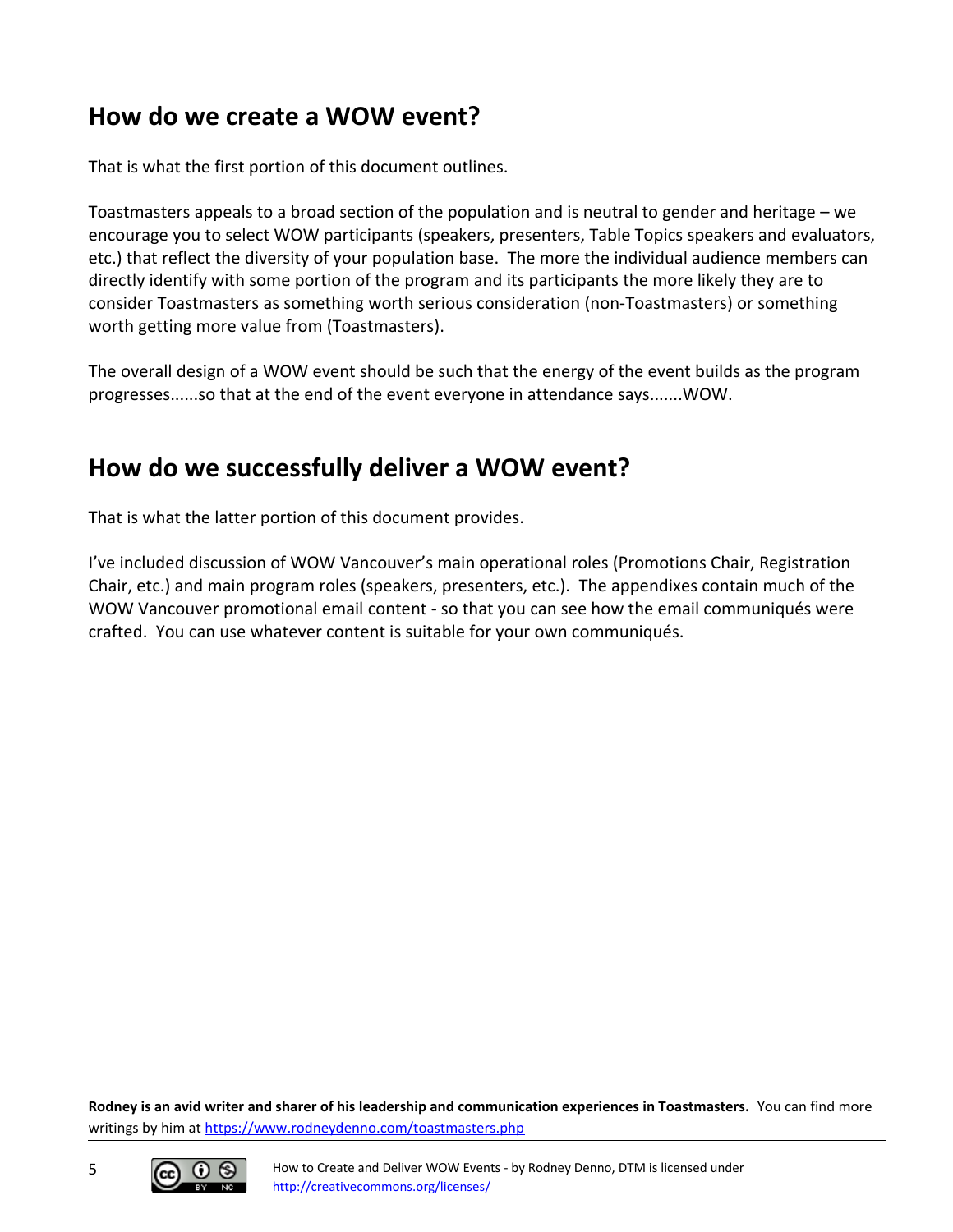# <span id="page-5-2"></span>**Major Roles to be Filled**

During the design phase of the WOW Vancouver event we identified several critical roles that needed to be filled in order to ensure the smooth and successful delivery of WOW Vancouver.

A WOW event is meant to appeal to both Toastmasters and non-Toastmasters. During the design of WOW Vancouver we allocated about 45% of the seats for Toastmasters, 45% for non-Toastmasters and about 10% of the seats for WOW executive and program participants.

### <span id="page-5-1"></span>**Ambassador Chair**

The Ambassador Chair selects and coordinates the WOW ambassador's. WOW ambassador's should be experienced Toastmasters who can easily engage non-Toastmasters in conversation, answer questions related to Toastmasters and help them identify what club(s) may be suitable for them to join.

WOW Ambassador's should be stationed around the Registration Desk and in the Club Promotion Room and be easily identifiable.

The WOW Vancouver Ambassador Chair selected seven experienced Toastmasters to act as ambassadors. Each ambassador was given a small, distinctive scarf that they wore around their neck or wrist. Ambassadors were able to distinguish Toastmasters from non-Toastmasters by the color of the attendee's nametag.

Recommendation: Make it easy for ambassadors to distinguish Toastmasters from non-Toastmasters and for WOW event attendees to identify ambassadors. Depending on your WOW events budget you may wish to consider hats, shirts, buttons, etc.

### <span id="page-5-0"></span>**Club Promotion Chair**

The Club Promotions Chair is responsible for all aspects of the portion of a WOW event related to club promotion. Since a WOW event is intended to attract both Toastmasters and non-Toastmasters the WOW committee should invite both community clubs and advanced clubs.

At the WOW Vancouver venue we had a large room that we designated as the club promotions room. The room was able to accommodate 15 tables (3' x 8'), one for each club, and about 100 people.

For WOW Vancouver the Club Promotions Chair invited clubs to participate, provided them with information and suggestions on how to use the space to promote their club, compiled and printed

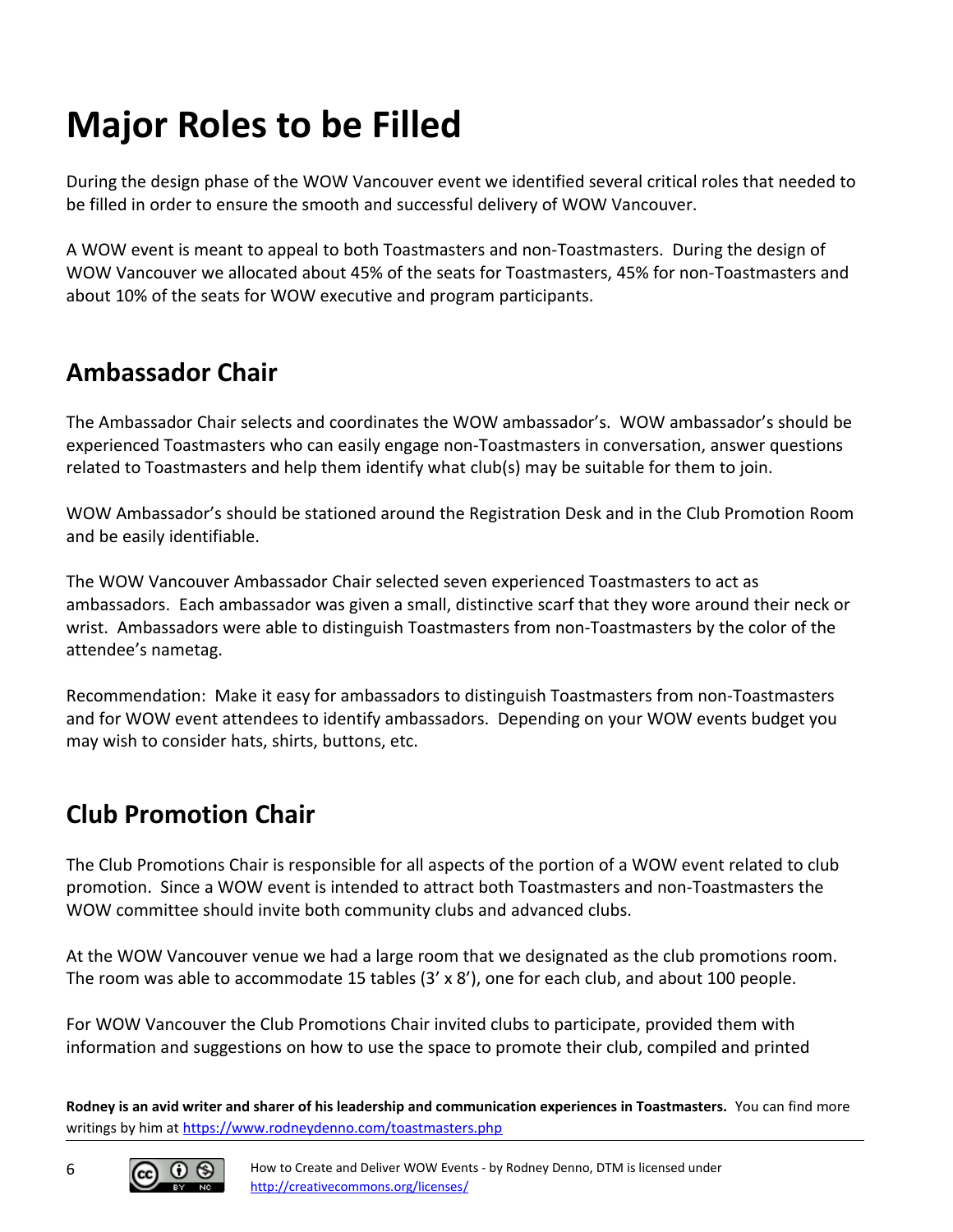contact information for about 30 clubs in the City of Vancouver and created a poster board that had all the club locations identified on a map of Vancouver.

Since WOW Vancouver was targeted primarily at the City of Vancouver (Division B) we also involved the Division B Governor and Division B Area Governors in promoting and motivating clubs within the City of Vancouver to participate. All 15 tables were filled. We printed about 200 copies of the club list. In addition to asking the individual clubs to bring about 20 copies each of the Toastmasters Membership form we also printed 50 copies of the form as backup.

### <span id="page-6-0"></span>**Event Promotion Chair**

The Event Promotion Chair is responsible for 'filling the auditorium'. The WOW Vancouver executive committee discussed the two major options for promoting the WOW event to non-Toastmasters.

Option 1 – promote WOW Vancouver to Toastmasters as a great way for them to impress non-Toastmasters (that they are trying to get to join Toastmasters).

Option 2 – promote WOW Vancouver to larger organizations in the City of Vancouver and in the extended Lower Mainland of British Columbia.

Option 2 was not pursued very vigorously because it was felt that it would be a much harder to 'sell' the value of Toastmasters to people who had no previous knowledge or experience with Toastmasters.

Option 1 was deemed the more effective way of attracting non-Toastmasters to the WOW event and persuading them to join a club. These non-Toastmasters already had knowledge of Toastmasters most likely had already attended a club meeting and already knew at least one Toastmaster.

The promotion campaign was primarily email based. Initially only Division B Toastmasters (about 450) received the promotional emails. About three weeks prior to the WOW Vancouver event we opened the event up to all Toastmasters in the BC Lower Mainland (about 2500 Toastmasters).

The initial WOW Vancouver promotional email was sent out two months in prior to the event. See appendixes for email content.

There is a marketing 'rule' that a consumer must be 'touched' between seven and fifteen times before the consumer will make a decision to 'buy'. In the case of the WOW Vancouver event the 'purchase' decision came when the person decided to attend but the actual 'payment' did not occur until the WOW Vancouver event itself – pay at the door.

Because the consumer's decision could be reversed without any financial lose - up to the very day of the WOW Vancouver event - it was decided that a strategy of 'touching' the consumer as many times as reasonably possible up to the day of the event would be pursued.

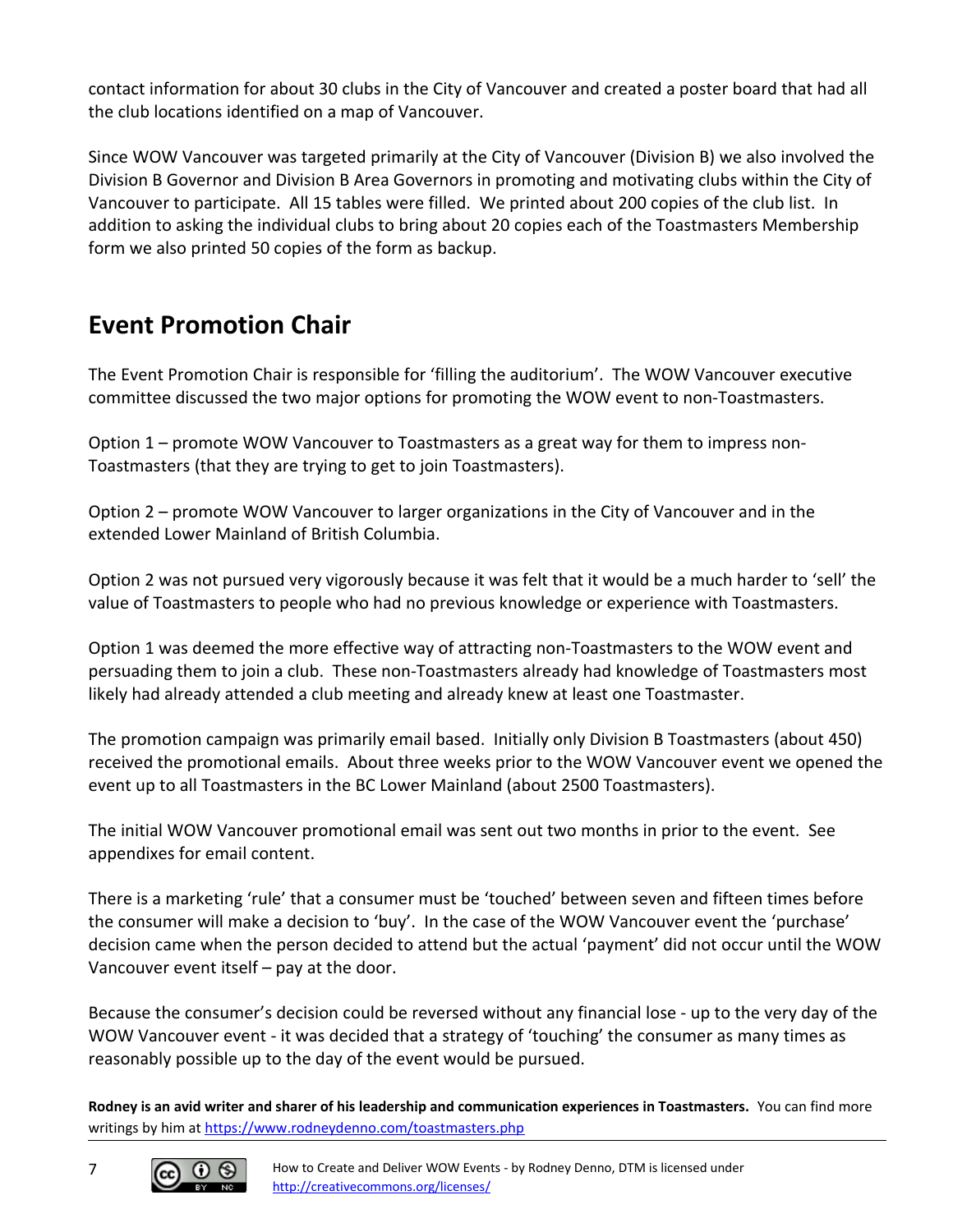To mass-email this many people we used the District 21 (iContact) email system. The iContact email database already had all the Toastmaster email addresses segmented by Division.

### **Details of email promotional effort and process:**

- each promotional email emphasized that WOW Vancouver would be a full event and that all attendees must be pre-registered.

- event registration was made easy by asking people to simply RSVP to the email they had just received

- from two months prior to the event until three weeks prior to the event we sent out three equally spaced promotional emails only to Division B Toastmasters.

- for the final three weeks we sent out three more emails, each about five days apart.

- each email response, indicating that a person or persons wanted to attend WOW Vancouver, was responded to with a short email indicating that the person(s) were now registered.

- an excel spreadsheet was also maintained with the first and last name of each Toastmaster, first and last name of each guest, email address of each Toastmaster and guest and how much the Toastmaster would pay at the door. (see budget portion of this document for fee details)

- the spreadsheet also kept track of the overall number of Toastmasters and non-Toastmasters that were registered and projected revenue.

- two days prior to the WOW Vancouver went we sent out an email to all registered Toastmasters and guest that included timing, encouragement to come early and talk to club representatives and details about parking and transit.

### **Other promotional efforts included:**

- creating a PDF brochure and putting it on the home page of the District 21 web site

- listing the WOW Vancouver event on the District 21 calendar
- ad hoc verbal promotion of WOW Vancouver at club meetings

### <span id="page-7-0"></span>**Master of Ceremonies (MC)**

The MC role is critical to the successful delivery of the WOW program. The person must be organized, and accomplished speaker and MC.

Organized – they must be able to attend to the details of collecting and crafting interesting introduction material for all the WOW program participants.

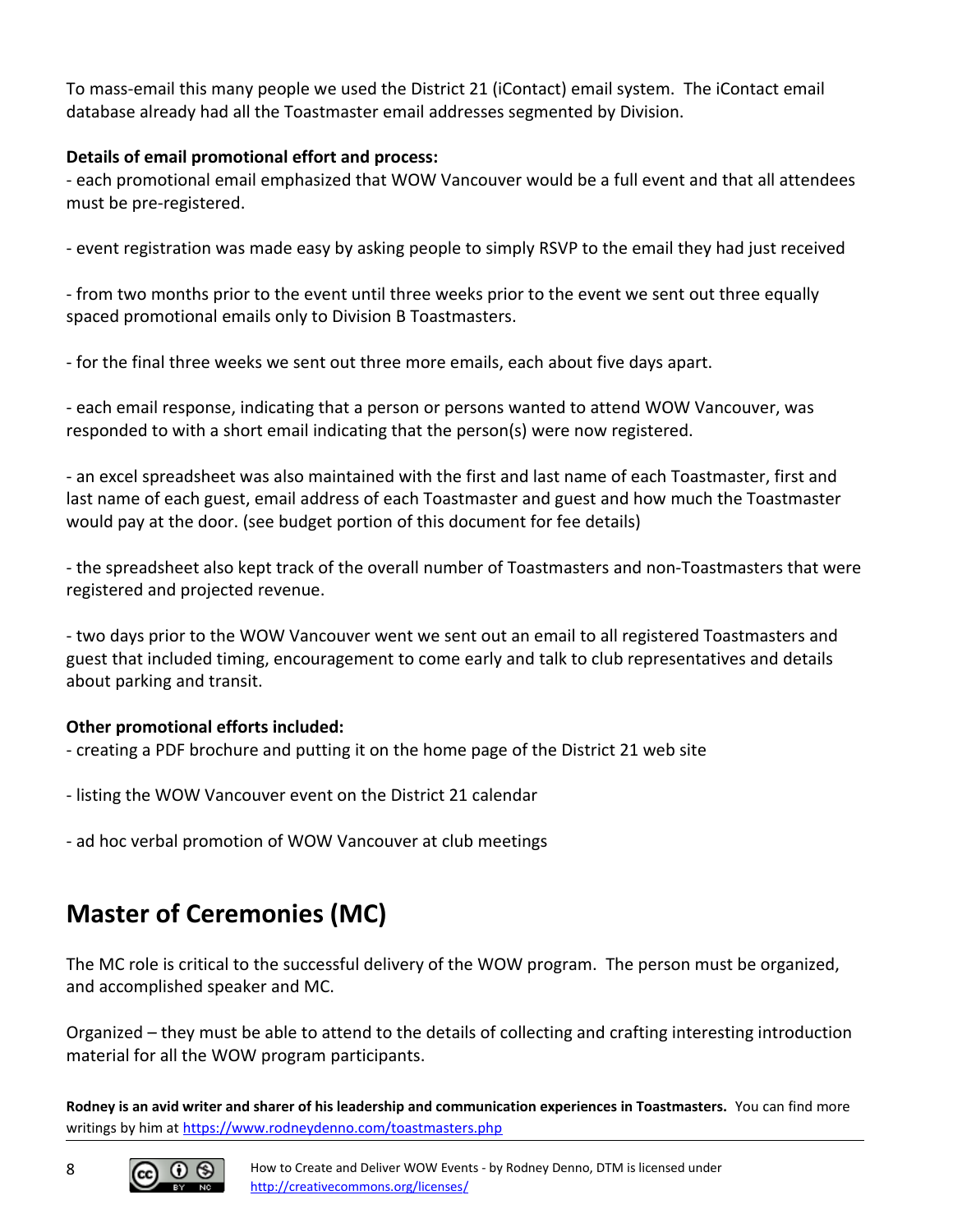Accomplished Speaker – they must be able to smoothly deliver introductions and other bridging material with an energy and dynamic that helps build energy and interest as the WOW event progresses – and with as few notes as possible

Accomplished MC – the MC role is not simply about giving short speeches (introductions) during the course of the WOW event. The MC role is about providing introductions that continue to build interest, energy and momentum over the course of the WOW event so that the audience says WOW at the end of the program. The MC needs to be a solid presence throughout the WOW program without becoming an overt part of the program. The MC chosen should have previous MC experience.

To choose the MC for the WOW Vancouver event we all proposed people that we thought would be suitable, discussed the merits of each and then conducted a private vote to select the MC for WOW Vancouver.

### <span id="page-8-0"></span>**Registration Chair**

The Registration Chair is responsible for the design and implementation of the registration process for the day of the event. Whatever registration process you design it should be able to move people quickly and effortlessly through the registration process…..so their first interaction with your WOW event is a positive one.

### **The WOW Vancouver Registration Chair designed the following registration process:**

- a few days prior to the WOW Vancouver event the Event Promotion Chair provided the Registration Chair with a spreadsheet containing the first and last names of all attendees and whether they were Toastmasters or not.

- the Registration Chair pre-printed badges for all registered attendees…..red for non-Toastmasters, blue for Toastmasters. Color distinction allowed the ambassadors to easily distinguish between Toastmasters and non-Toastmasters.

- the pre-printed registration badges were arranged alphabetically for easy retrieval.

- four people attended to the operation of the registration desk.

- all promotional literature targeted to non-Toastmasters was at the registration desk and handed to non-Toastmasters as they registered.

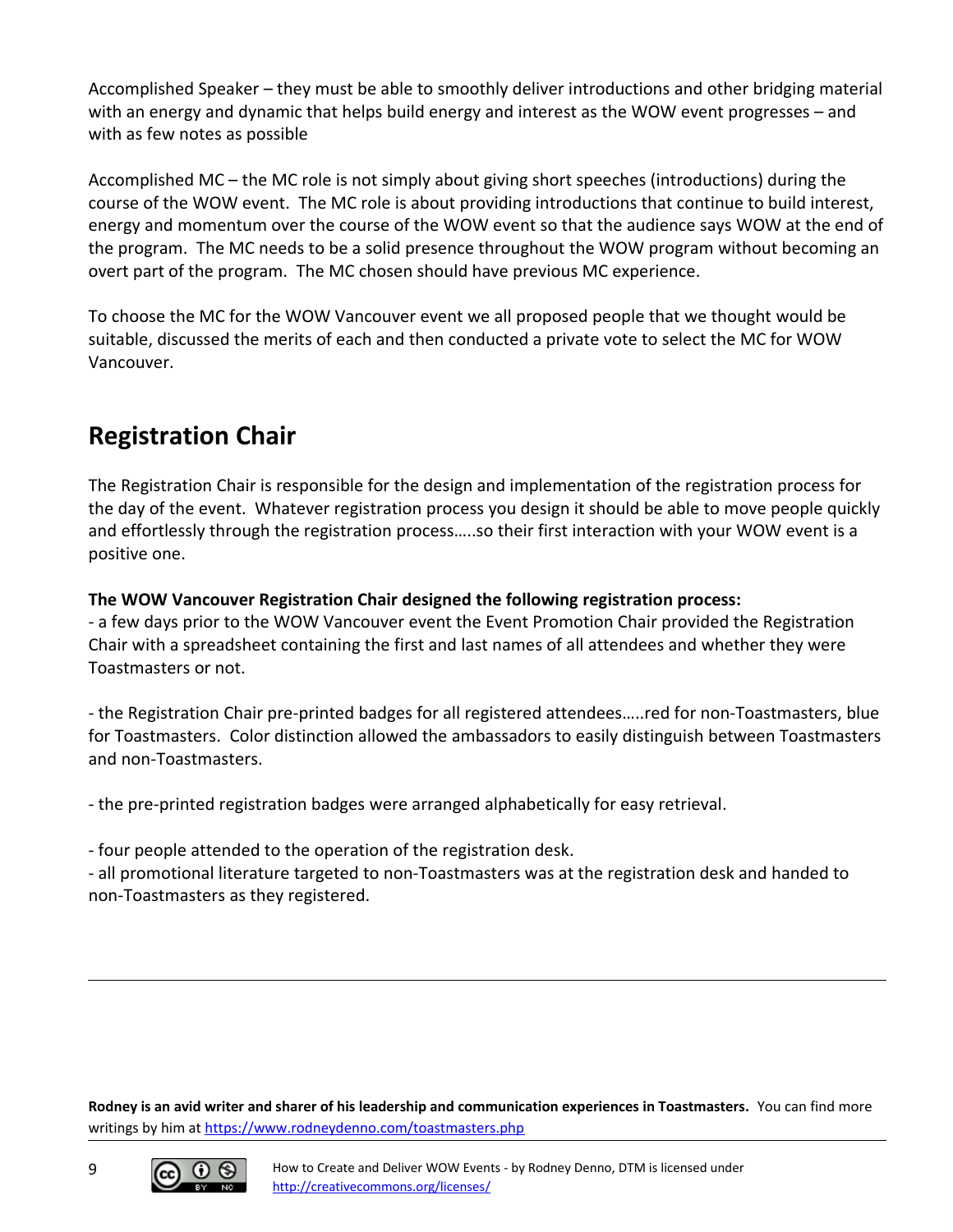# <span id="page-9-1"></span>**Budget**

With any major event, where you have revenue and expenses, there will be discussion regarding how much to spend, what to spend it on and how much to charge attendees.

Here is a list of some of the expense items you may want to include in your budget – venue rental, food, charts, displays, handouts, ambassador ribbons, registration badges, promotional materials, photocopies, speaker gifts, etc.

In this Budget section we include two aspects of our discussion – how to set attendance fee(s) and a break even budget analysis.

### <span id="page-9-0"></span>**Attendance Fee Analysis/Discussion:**

### **Different fee setting philosophies:**

One takes the stand that:

- if there is no charge then many will not see a value to it
- value is created when a fee is charged
- it should be the same fee for all

### Another takes the stand that:

- for low level fee's (\$5 or \$10) the perceived value is not in the fee level but rather it's in the overall perception of the program.

### **Here is some of the analysis:**

For some things the perceived value is proportional to the amount paid. These are typically physical things such as high end cars, all inclusive packages, etc. Higher \$\$ = Higher Value = Higher Status. These sorts of things are heavily marketed and positioned as status objects or services.

That's not what we are 'selling' here.

The marketing model that is more appropriate here is the ones that many software companies, selfdevelopment companies, etc. use.

This model assumes that the public knows very little about the product or service and that the brand is not well known or that the brand value proposition is not well understood. In this model the companies give away their product for a limited time so that there is no \$\$ barrier to having the public experience the value of their product.

Service companies like those in the self-development arena will offer free coaching or free evening/oneday seminars so that people can experience the value of the service and so that the company has a more

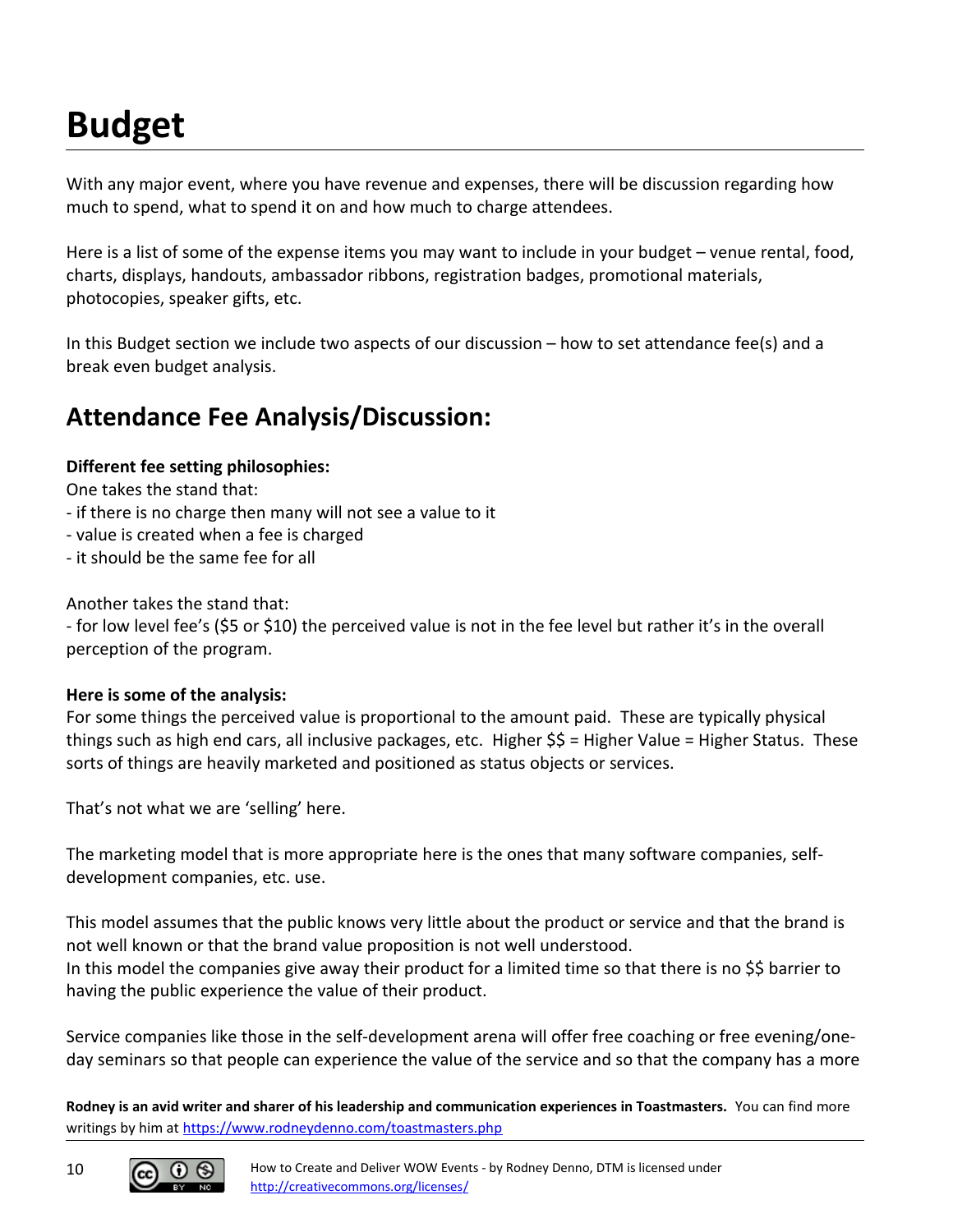positive environment (at the seminar) in which to market the value proposition associated with the services they are offering.

I believe that Toastmasters very much fits into the self-development arena.

The WOW Vancouver pricing.....

All Non-Toastmasters – FREE Toastmasters that **do** bring a Non-Toastmaster guest – \$5 Toastmasters that **do NOT** bring a Non-Toastmaster guest – \$10

........was developed as a set of graded incentives.

Guests are free so that there is no \$ barrier to their decision. The value of attending for guests is not really to find out about TM but to enjoy themselves in an environment that will convey that Toastmasters can become a valuable part of their life if they choose to take that path.

Toastmasters that bring a guest – that they want to persuade to join TM – are half price…….A small \$ incentive to Toastmasters to bring guests. By bringing a guest they have done some work on behalf of WOW Vancouver marketing/promotion and for the benefit of Toastmasters in general so they receive a small \$ break.

Toastmasters that do not bring a guest are charged full price. They already see the value of Toastmasters. The WOW Vancouver event is providing them with even more reasons/value to continue their TM journey.

### <span id="page-10-0"></span>**Break Even Budget Analysis**

A break even budget analysis takes certain variables into account and determines what the lowest expected revenue level would be for a successful event. Generally expenses should not exceed the lowest expected revenue level. The variables in this analysis are the number of Toastmasters vs. non-Toastmasters, the number of Toastmasters who bring guests, the attendance fee and the number of complimentary seats reserved.

### **Fixed numbers and assumptions:**

- the VGH auditorium can hold a maximum of 265 people.

- 35 complimentary seats will be reserved for WOW Vancouver executive, volunteers and program participants.

- 115 seats will be allocated for Toastmasters
- 115 seats will be allocated for non-Toastmasters
- \$10 for Toastmasters that do not bring a guest
- \$5 for toastmasters who do bring a guest
- Free for guests



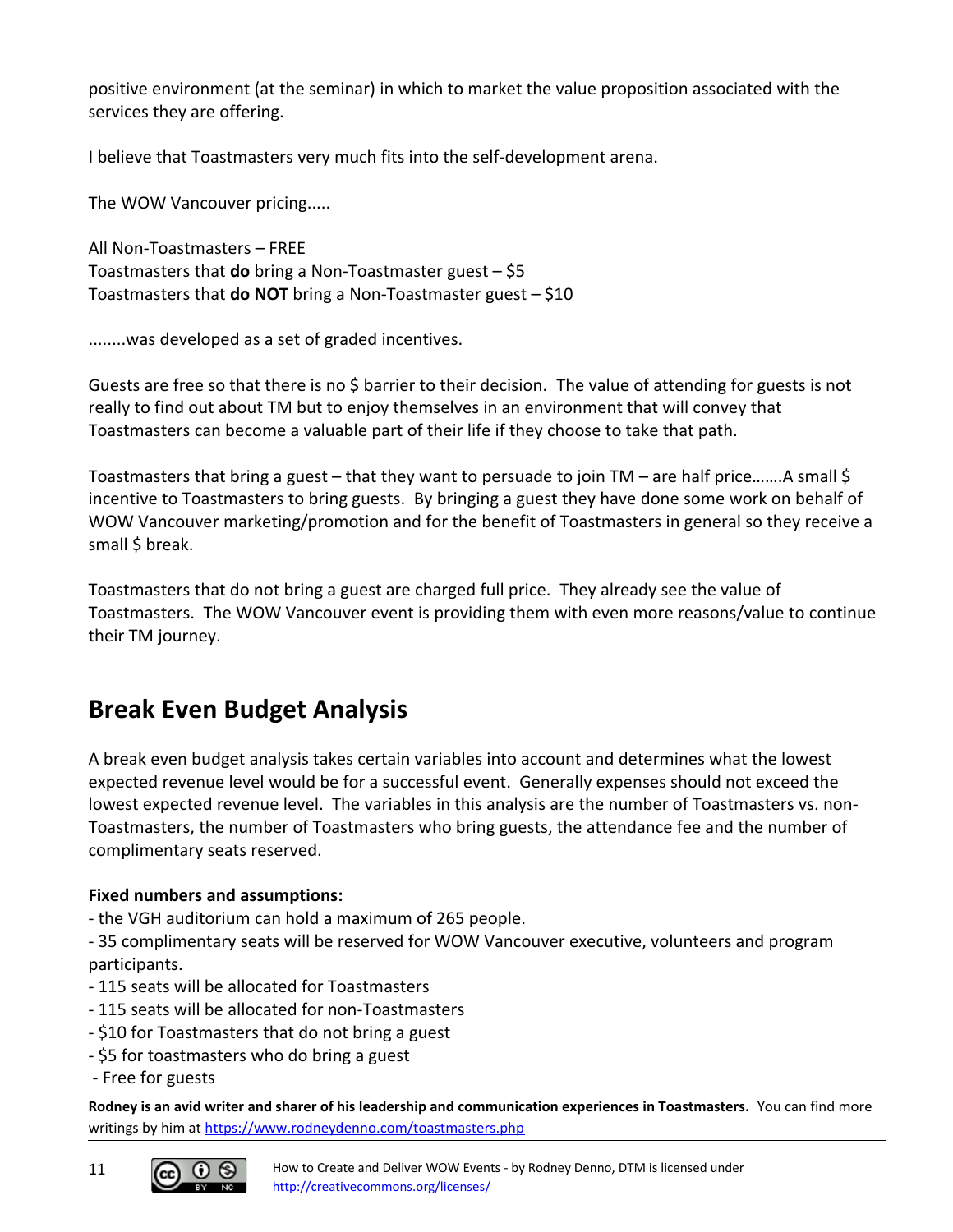- We assume that the WOW Vancouver event will be full

#### **Analysis:**

If all Toastmasters brought a guest then each Toastmaster would be charges \$5. Minimum revenue, assuming a full event, will be 115 x \$5 = \$575 If no Toastmaster brought a guest then each Toastmaster would be charged \$10. Maximum revenue, assuming a full event, will be 115 x \$10 = \$1150

#### **Implications: (assuming a full WOW event)**

- budget expenses should be kept below \$575 to ensure that all expenses can be paid from revenue
- the expected range of revenue is between \$575 and \$1150

The WOW Vancouver event yielded revenue which was about half way between the maximum and minimum expected revenue.

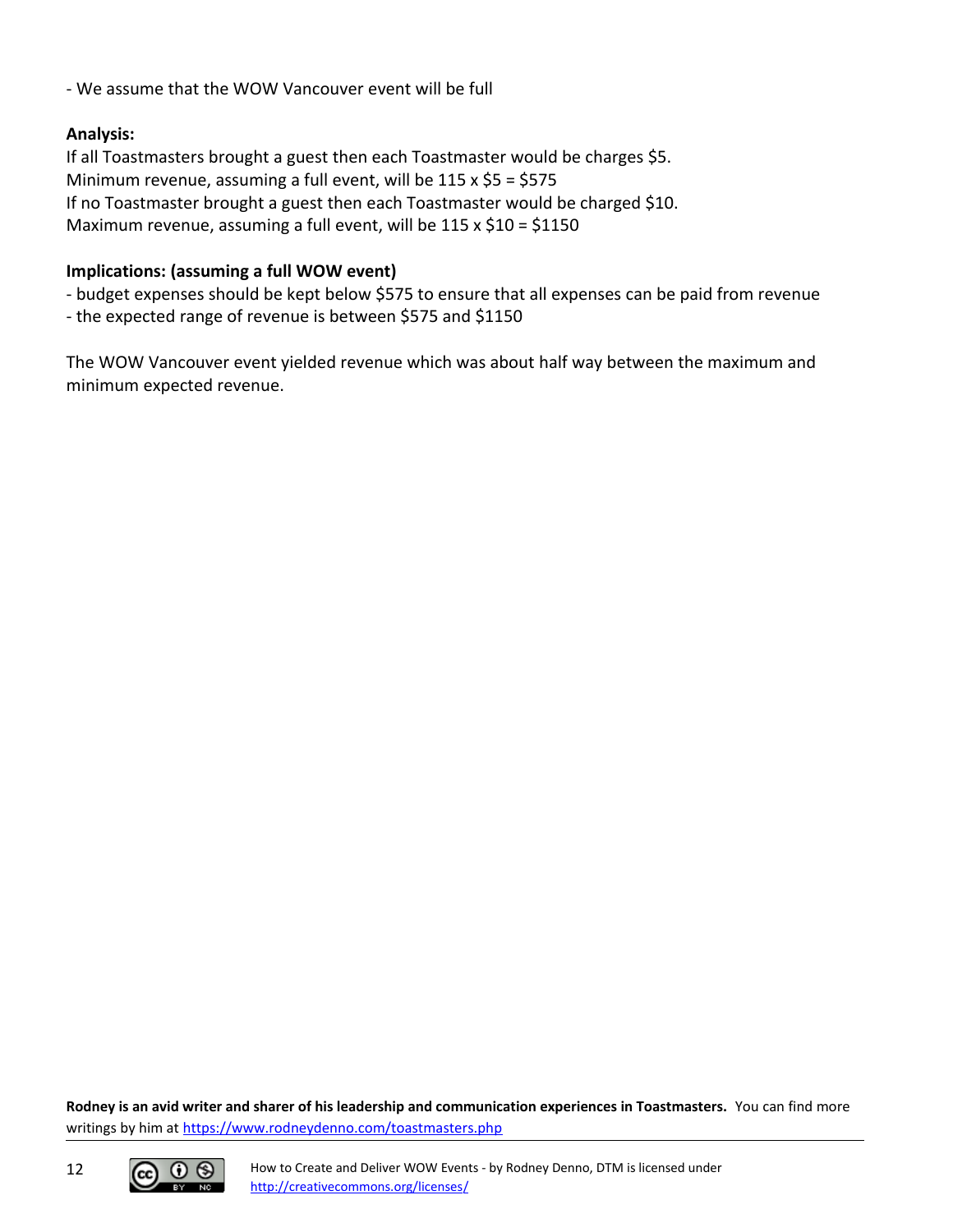# <span id="page-12-0"></span>**Appendix 1 – First Email Inviting Division B Toastmasters**

### **Email Subject Line:**

Your Invitation to the - First Annual WOW Vancouver - February 5th -- Presented by Division B Toastmasters

### **Email Body:**

Dear Fellow Division B Toastmasters

**On Saturday February 5th, 2011 (7pm to 9pm) in the 250 seat Vancouver General Hospital (VGH) Paetzold Auditorium we will be holding the First Annual WOW Vancouver** 

**Address --** 890 West 12th Ave, Main Entrance to VGH

\*\* THIS EVENT WILL BE FULL – Please RSVP to this email or to Rodney Denno [rodney@rodneydenno.com](mailto:rodney@rodneydenno.com)

### **Limited Time - Division B - Seating Exclusivity**

Until January 22 - WOW Vancouver seating will be available exclusively to Division B (the City of Vancouver) Toastmasters – and their guests.

After January 22 - If there are any seats still available they will be offered to all Toastmasters – and their guests – within the Lower Mainland.

Once all the seats have all been taken we will be maintaining a Waiting List.

### **Please NOTE**

All Toastmasters and Guests MUST be registered in order to attend WOW Vancouver – We will not be accepting walk-ins. To Register please REPLY to this email or send an email to [rodney@rodneydenno.com.](mailto:rodney@rodneydenno.com) You must include your name, the name of your Toastmaster club and the name(s) of your guests.

### **Limited Seating Availability**

115 seats are available for Toastmasters. 115 seats are available for non-Toastmasters. 35 seats are allocated for volunteers and WOW Vancouver participants.

### **Pricing:**

All Non-Toastmasters – FREE Toastmasters that **do** bring a Non-Toastmaster guest – \$5



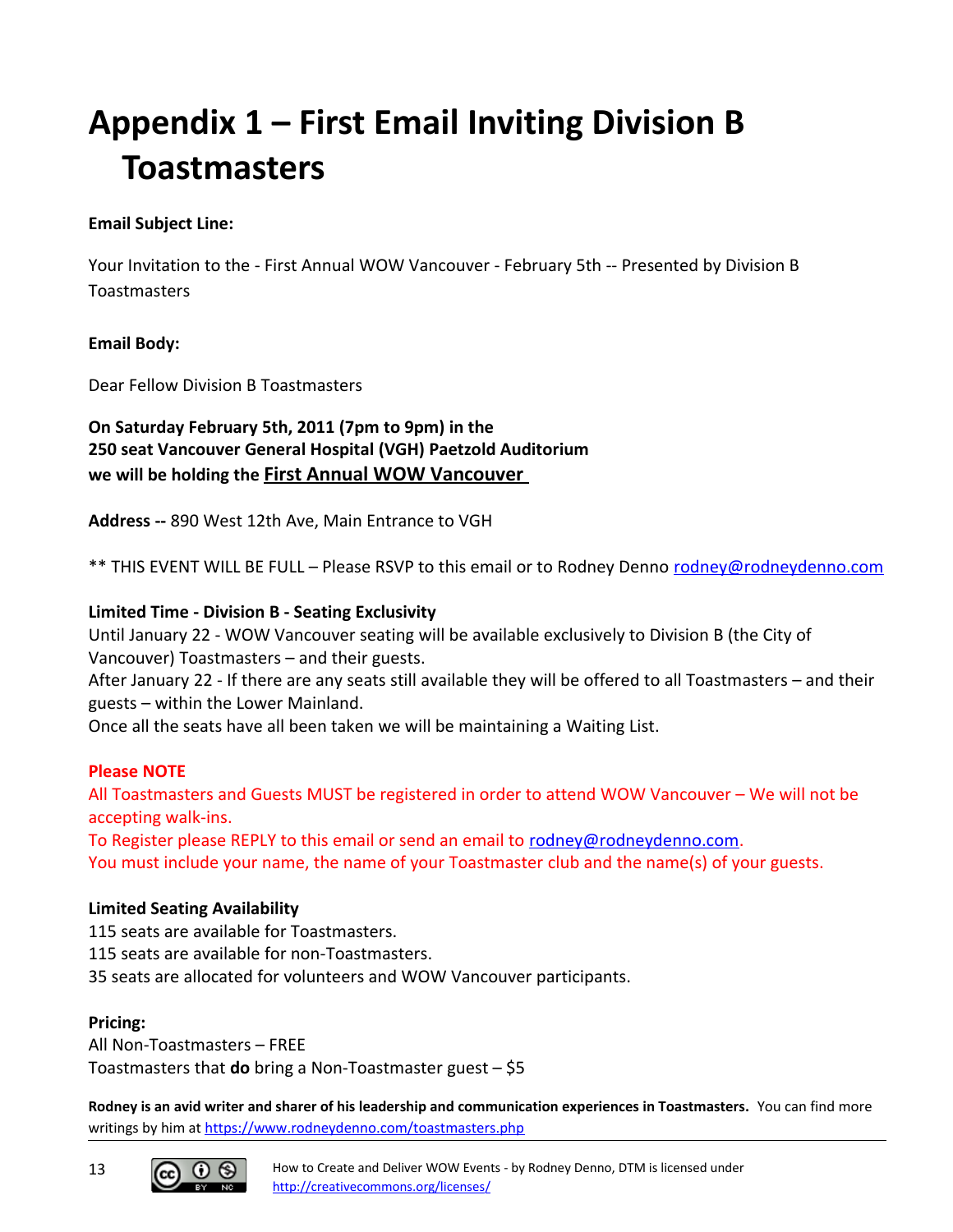### Toastmasters that **do NOT** bring a Non-Toastmaster guest – \$10

\*\* THIS EVENT WILL BE FULL – Please RSVP to this email or to Rodney Denno [rodney@rodneydenno.com](mailto:rodney@rodneydenno.com)

#### **Why was WOW Vancouver created?**

For **non-Toastmasters** – to showcase the value of **starting** the Toastmaster Journey (This is the best opportunity this year to impress non-Toastmasters with the kind of value that Toastmasters provides and to persuade them to join) For **Toastmasters** – to showcase the value of **continuing** the Toastmaster Journey (In the words of John Noonan – Past Toastmasters International President – "You CANNOT give back to Toastmasters more than what Toastmasters gives to you." ) .....and to be informed, inspired and entertained by some very talented speakers and presenters.

Ultimately WOW Vancouver is intended to help build club membership and strengthen the value that club members receive from being in Toastmasters and continuing their Toastmasters Journey.

#### **What's in the WOW Vancouver lineup?**

====> Meet, greet and listen to **Toastmaster International President (2010 - 2011) – Pat Johnson** – talk about her toastmasters journey from non-Toastmaster to Toastmasters International President.

====> Hear the **inspiring words of former Toastmaster, Motivational Speaker and Best Selling Author - Joe Roberts** - (known as the Skid Row CEO). Joe Roberts is an inspirational example of overcoming adversity and managing change. In 1989 he was living under a bridge as a homeless skid row street person. Today he is an author, CEO and internationally sought after professional speaker who motivates and inspires audiences. Joe will be available for a half hour book signing at the end of WOW Vancouver.

====> Listen and learn from **Author, Speaking Coach and Distinguished Toastmaster - John Hawkins –**  as he weaves together the story of his Toastmasters Journey with the real value of completing the entire Toastmaster program – from completing the Competent Communicator (CC) to fully appreciating the personal transformation that takes place as you complete all the requirements for receiving your Distinguished Toastmaster (DTM) designation.

====> Learn the art of being a Master of Ceremonies (MC) from **Distinguished Toastmaster – and WOW Vancouver Master of Ceremonies - Dorothea Hendriks** as she guides the evenings proceedings.

====> .....and lots more (rapid fire Table Topics speakers and evaluators, a very humorous speech by ....)

Rodney Denno, ACS, ALS Communications & Technology Officer (2010 - 2011) Achieving Greatness Together with Passion, Service and Leadership

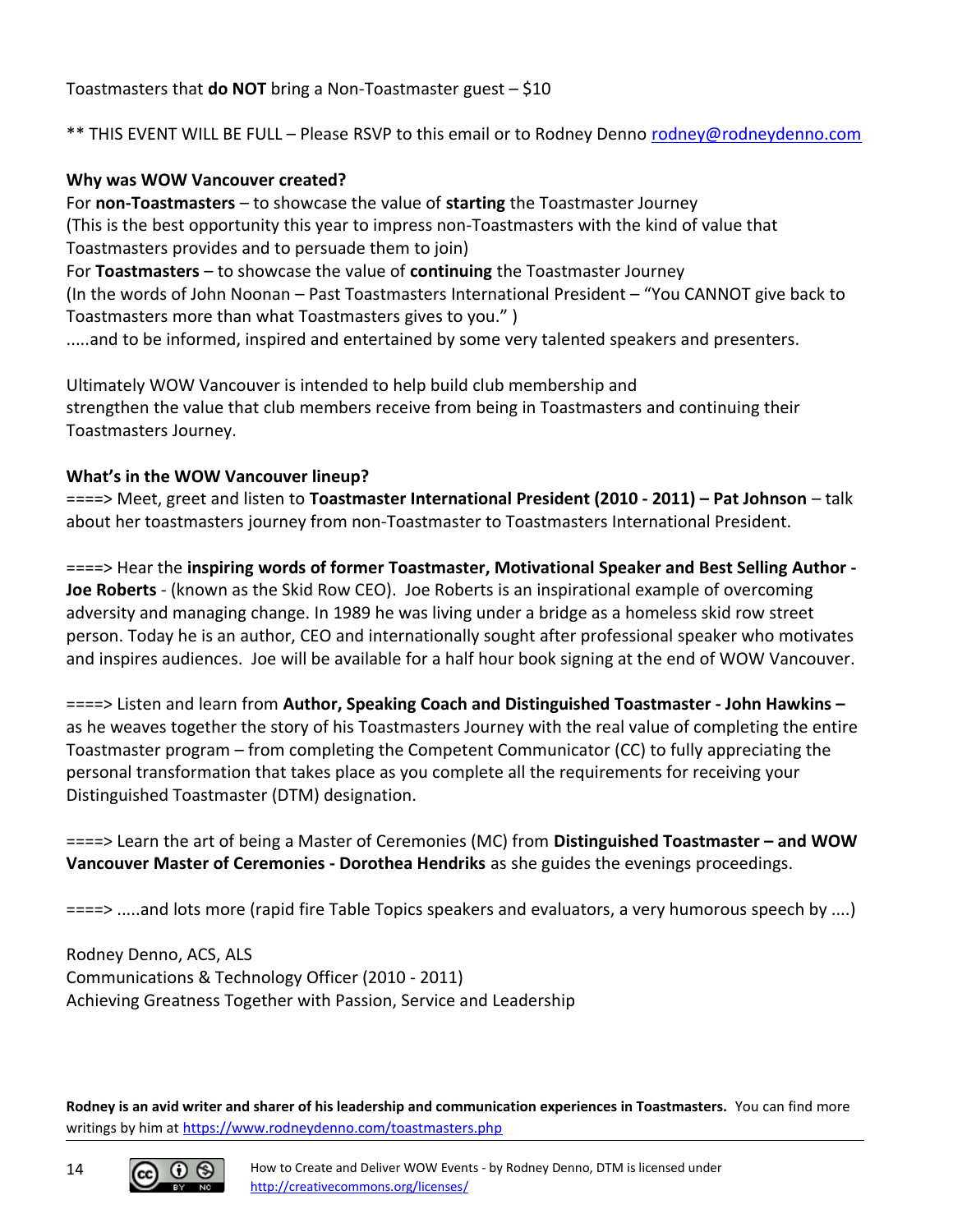# <span id="page-14-0"></span>**Appendix 2 – First Email Inviting all BC Lower Mainland Toastmasters**

**Email Subject Line:**

Your Invitation to attend WOW Vancouver

**Email Body:**

### **WOW Vancouver**

**Saturday February 5th, 2011 (7pm to 9pm) in the 250 seat Vancouver General Hospital (VGH) Paetzold Auditorium** 899 West 12th Ave, Main Entrance to VGH

Please respond to this invitation if you have NOT already received registration confirmation. Once all the seats have been claimed we will be maintaining a Waiting List.

#### **NOTE**

All Toastmasters and Guests MUST be registered in order to attend WOW Vancouver. To REGISTER please REPLY to this email or send an email to [rodney@rodneydenno.com.](mailto:rodney@rodneydenno.com) Please include your name, the name of your Toastmaster club and the name(s) of your guests.

\*\*\*\*\*\* We anticipate THIS EVENT WILL BE FULL – Please RSVP to this email or to Rodney Denno [rodney@rodneydenno.com](mailto:rodney@rodneydenno.com) \*\*\*\*\*\*

### **WOW Vancouver lineup**

**====> Meet, greet and listen to Toastmaster International President (2010 - 2011) – Pat Johnson – talk about her toastmasters journey from non-Toastmaster to Toastmasters International President.**

**====> Hear the inspiring words of former Toastmaster, Motivational Speaker and Best Selling Author - Joe Roberts - (known as the Skid Row CEO). Joe will be available for a half hour book signing at the end of WOW Vancouver.**

**====> Listen and learn from Author, Speaking Coach and Distinguished Toastmaster - John Hawkins – as he weaves the story of his Toastmasters Journey.**

**====>Laugh along with Ryan Lyster - District 21 Humorous Speech Contest Finalist**



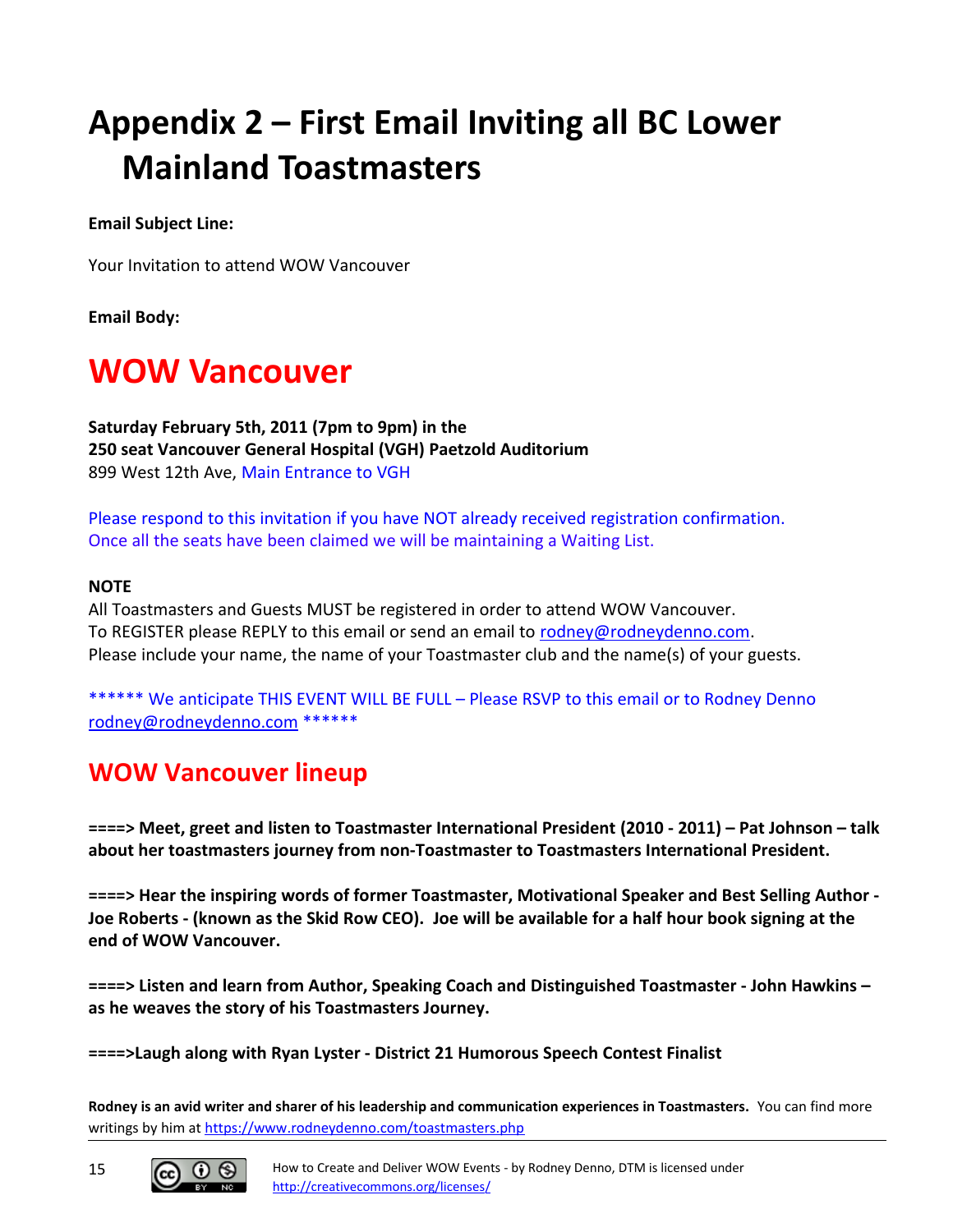#### **====> .....and lots more (rapid fire Table Topics speakers and evaluators,......)**

**Pricing:**

All Non-Toastmasters – FREE Toastmasters that **do** bring a Non-Toastmaster guest – \$5 Toastmasters that **do NOT** bring a Non-Toastmaster guest – \$10

#### **Why was WOW Vancouver created?**

For **non-Toastmasters** – to showcase the value of **starting** the Toastmaster Journey

(This is the best opportunity this year to impress non-Toastmasters with the kind of value that Toastmasters provides and to persuade them to join)

For **Toastmasters** – to showcase the value of **continuing** the Toastmaster Journey

(In the words of John Noonan – Past Toastmasters International President – "You CANNOT give back to Toastmasters more than what Toastmasters gives to you.")

.....and to be informed, inspired and entertained by some very talented speakers and presenters.

Rodney Denno, ACS, ALS Communications & Technology Officer (2010 - 2011) Achieving Greatness Together with Passion, Service and Leadership

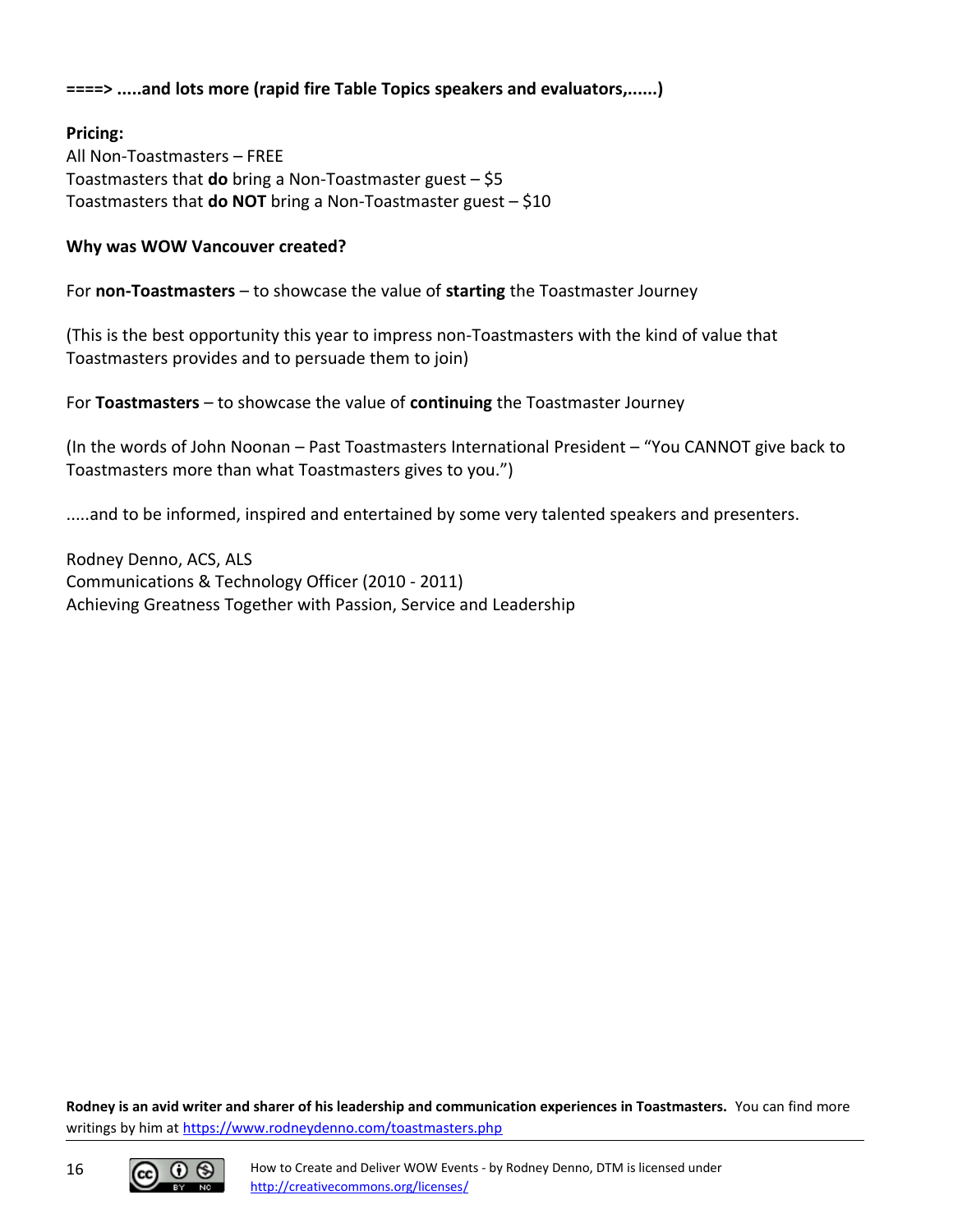# <span id="page-16-0"></span>**Appendix 3 – Final Email Inviting all BC Lower Mainland Toastmasters**

**Email Subject Line:**

WOW Vancouver - Sold Out - Waiting List Only

**Email Body:**

### **WOW Vancouver**

**You may be wondering - since all 250 seats have been taken - why I'm sending out an email asking for more Toastmasters and Guests to register.**

**The reasons:**

**1 - Anyone who has already registered but knows they will NOT be able to attend --- please email me so we can release the seat. There are 10 people already waiting. Just REPLY to this email. THANKS**

**2 - Reason #1 should result in 15 or 20 seats becoming available.**

**3 - We will maintain a Waiting List -- requests for seats are still coming in and we would like to have as many people at WOW Vancouver as possible.**

**4 - It's going to be a fun and inspiring two hours!**

**Here are the details:**

**======================================**

**Saturday February 5th, 2011 (7pm to 9pm) in the** 

**250 seat Vancouver General Hospital (VGH) Paetzold Auditorium**

899 West 12th Ave, Main Entrance to VGH

All Toastmasters and Guests MUST be registered in order to attend WOW Vancouver. To REGISTER please REPLY to this email or send an email to [rodney@rodneydenno.com.](mailto:rodney@rodneydenno.com) Please include your name, the name of your Toastmaster club and the name(s) of your guests.

### **WOW Vancouver lineup**

**====> Meet, greet and listen to Toastmaster International President (2010 - 2011) – Pat Johnson – talk about her toastmasters journey from non-Toastmaster to Toastmasters International President.**

**====> Hear the inspiring words of former Toastmaster, Motivational Speaker and Best Selling Author - Joe Roberts - (known as the Skid Row CEO). Joe will be available for a half hour book signing at the end of WOW Vancouver.**

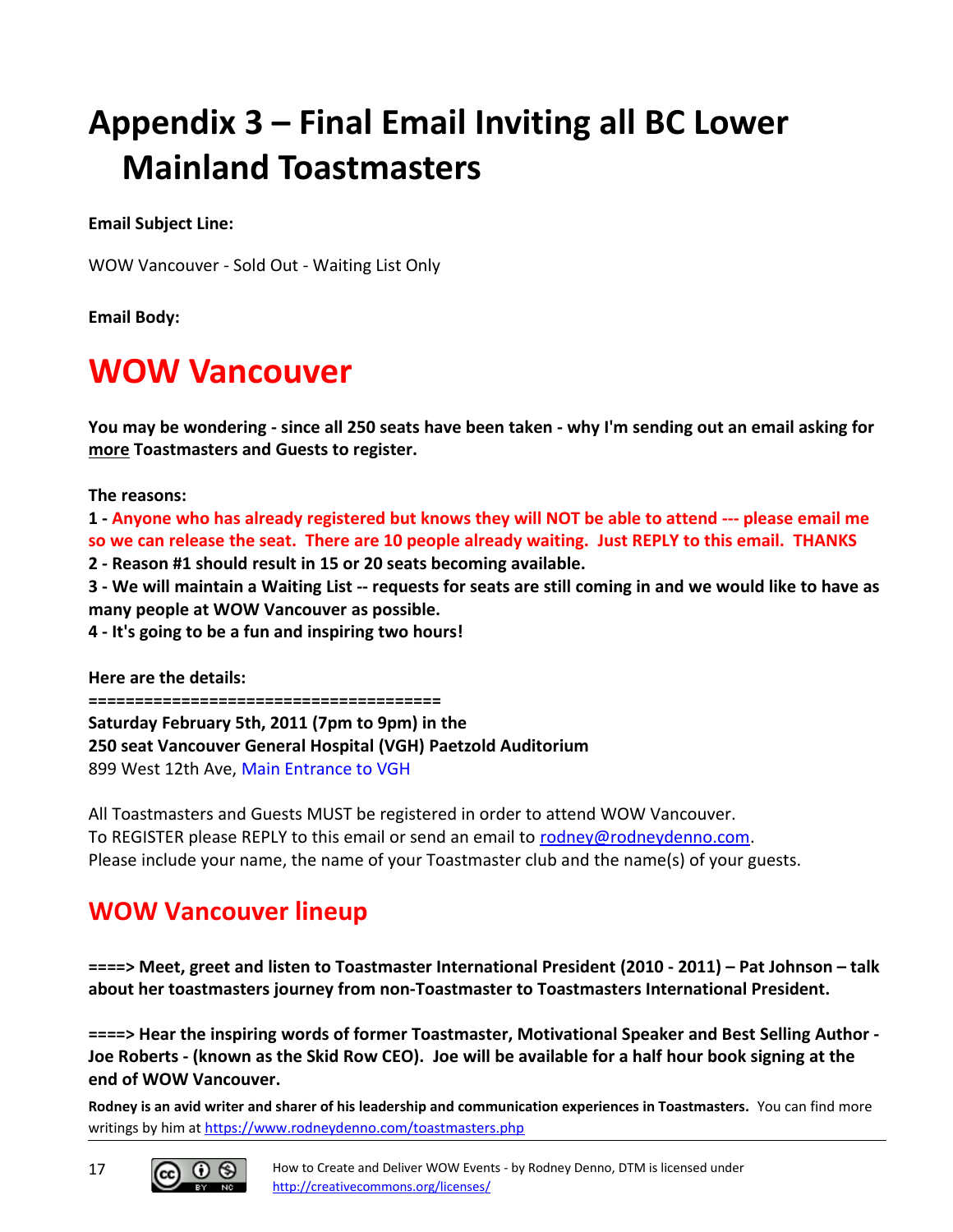**====> Listen and learn from Author, Speaking Coach and Distinguished Toastmaster - John Hawkins – as he weaves the story of his Toastmasters Journey.**

**====>Laugh along with Ryan Lyster - District 21 Humorous Speech Contest Finalist**

**====> .....and lots more (rapid fire Table Topics speakers and evaluators,......)**

**Pricing:** All Non-Toastmasters – FREE Toastmasters that **do** bring a Non-Toastmaster guest – \$5 Toastmasters that **do NOT** bring a Non-Toastmaster guest – \$10

#### **Why was WOW Vancouver created?**

For **non-Toastmasters** – to showcase the value of **starting** the Toastmaster Journey

(This is the best opportunity this year to impress non-Toastmasters with the kind of value that Toastmasters provides and to persuade them to join)

For **Toastmasters** – to showcase the value of **continuing** the Toastmaster Journey

(In the words of John Noonan – Past Toastmasters International President – "You CANNOT give back to Toastmasters more than what Toastmasters gives to you.")

.....and to be informed, inspired and entertained by some very talented speakers and presenters.

Rodney Denno CISSP, ACS, ALS Toastmasters International, District 21 Communications & Technology Officer (2010 - 2011) Achieving Greatness Together with Passion, Service and Leadership

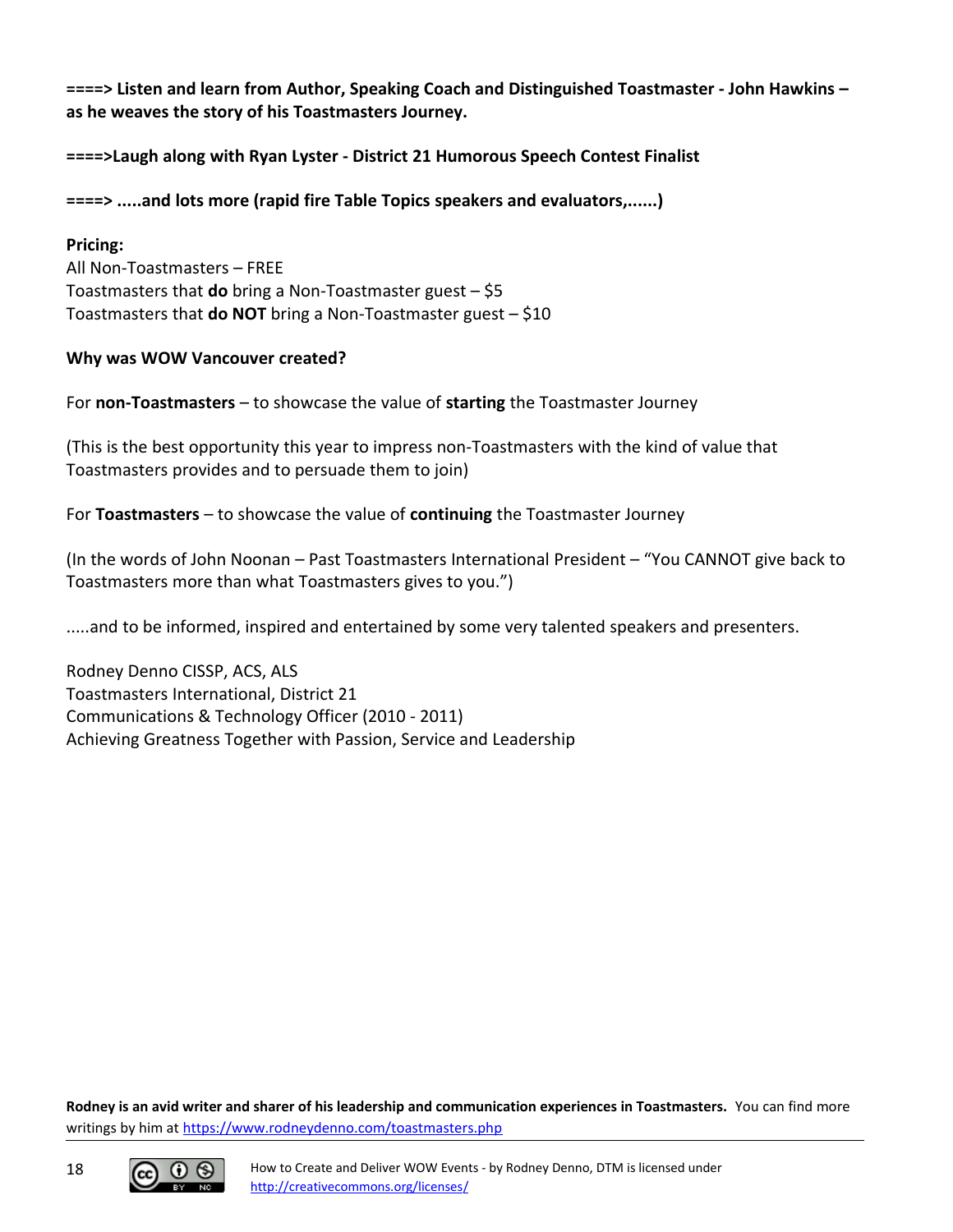# <span id="page-18-0"></span>**Appendix 4 – Email to all WOW Vancouver Attendees**

This email was sent to all registered attendees two days prior to the event happening.

#### **Email Subject Line:**

WOW Vancouver Parking, Transit and Logistics

#### **Email Body:**

### **Fellow WOW Vancouver Attendees**

WOW Vancouver is only two days away! We have 259 registered attendees.....so the auditorium will be full. In order to ensure that we are able to start and end on time here are the timing logistics.

6:00 PM – Registration Opens, Networking, Talk to club representatives about their clubs

6:30 PM – Auditorium opens for general seating

6:55 PM – Everyone is in their seat

6:55 PM – Anyone arriving after 6:55 PM must enter at the back of the auditorium (signs will direct you)

7:00 PM – Sergeant at Arms opens WOW Vancouver

9:00 PM – WOW Vancouver closes

9:00 PM – 9:30 PM – Networking, Talk to club representatives about their clubs, Joe Roberts book signing

Parking, Transit and Address:

1 - Attached is a PDF containing some parking lots around VGH.

2 - Here is a link that looks like it contains much of the same information

[http://wcfp.squarespace.com/journal/2010/3/24/alternative-parking-facilities-around-vancouver](http://wcfp.squarespace.com/journal/2010/3/24/alternative-parking-facilities-around-vancouver-general-hosp.html)[general-hosp.html](http://wcfp.squarespace.com/journal/2010/3/24/alternative-parking-facilities-around-vancouver-general-hosp.html)

3 – For those of you who would like to try Translink as an alternative to driving<http://www.translink.ca/>

4 - The Vancouver General Hospital address is 899 12<sup>th</sup> Ave, Vancouver

Rodney Denno CISSP, ACS, ALS Toastmasters International, District 21 Communications & Technology Officer (2010 - 2011) Achieving Greatness Together with Passion, Service and Leadership

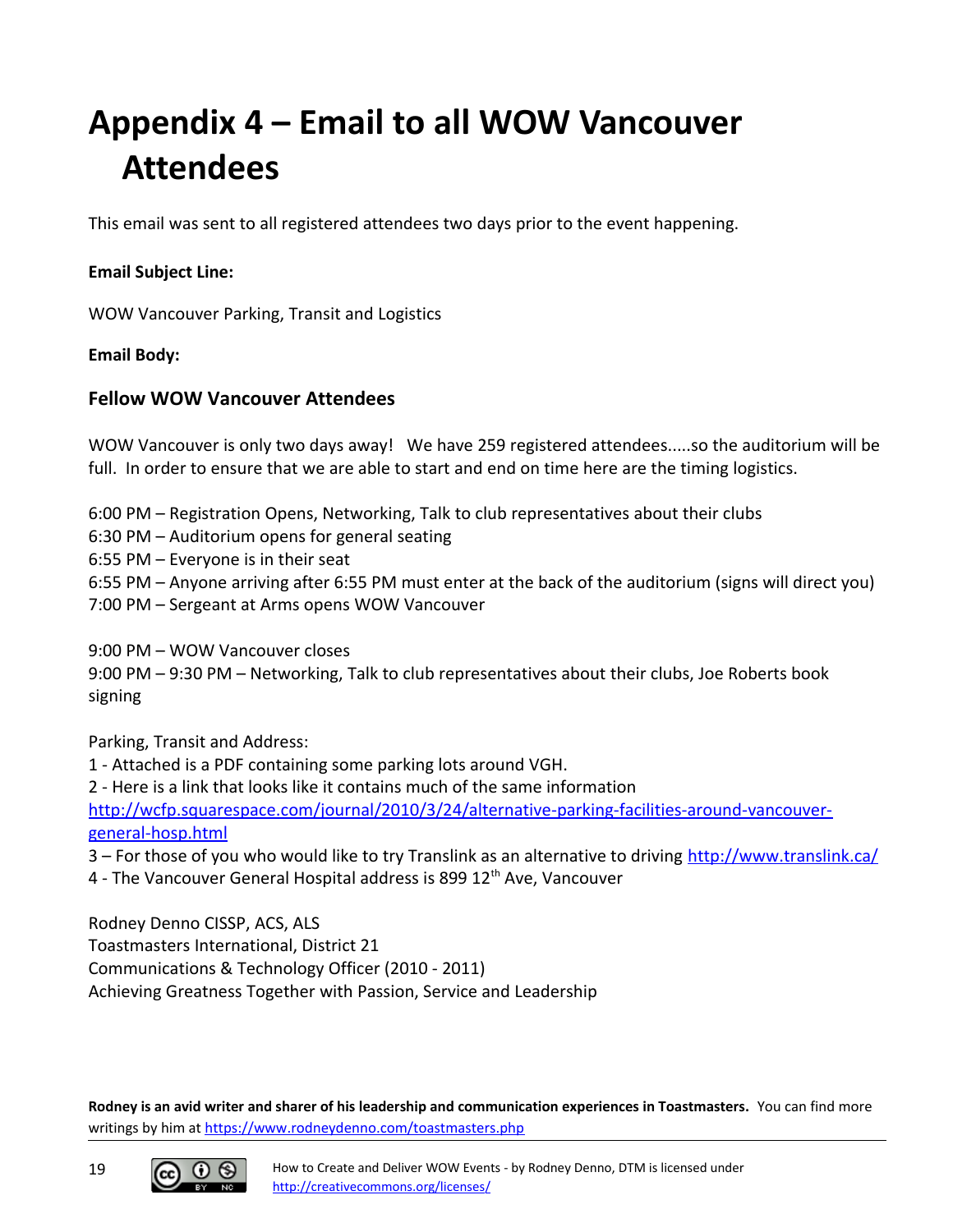# <span id="page-19-0"></span>**Appendix 5 – Email to All Club Officers/Leaders**

### **Email Subject Line:**

WOW Vancouver - Promote your club to 250 potential new members

#### **Email Body:**

Dear Club Leaders

This email has been sent to ALL club leaders in Division B.

Is your club looking to build membership? I'm almost certain your answer was yes!

Division B is holding its first WOW Vancouver event.....designed to get a large number of non-Toastmasters to come and enjoy themselves and experience the value of starting their Toastmaster journey.

WOW Vancouver takes place on February 5th in the main auditorium of the Vancouver General Hospital(VGH). The VGH auditorium holds 265 people. We have allocated 115 seats just for non-Toastmasters.

>>>>>>>>If you are a community club WOW Vancouver provides your club with the opportunity to promote to over 115 non-Toastmasters.

>>>>>>>>If you are an advanced club you will have the opportunity to promote your club to over 150 Toastmasters.

We have set aside a large room, next to the main auditorium, for all Division B clubs to promote the unique character and value of their club.

Each club will be provided with half of a 3ft x 8ft table where they can display their club brochure, banner, signage, club value proposition, etc.

What do you need to provide?

1 - A club member who can be present at the table and talk to/persuade potential members to join your club.

This person should be present from 6pm to 6:50pm, 8pm to 8:20pm and 9pm to 9:30pm.

2 - Club brochures that can be handed to potential members along with whatever other club promo materials you would like to give out so that potential members will remember your club and want to

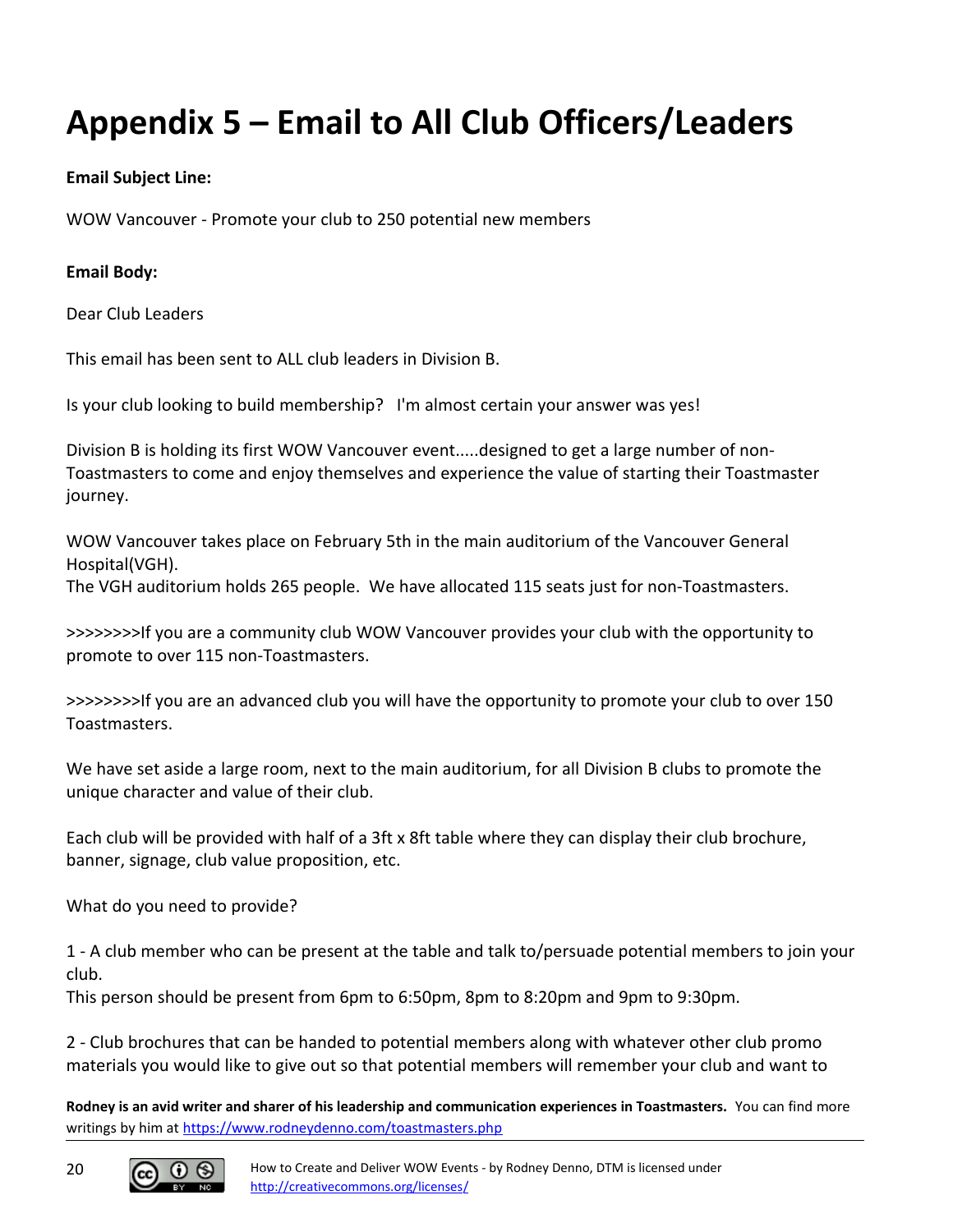join.

3 - If you plan to bring your club banner......please also provide a stand for the banner.

4 - Bring as many Membership forms as you feel you will need. Pre-filling the Membership forms with your clubs information is an effective persuasion technique.

We are expecting to fill the auditorium – 265 seats.

We've done the planning and promotion for you........so come out, promote your club and see how many new members you can sign!

Please contact --- *name and email of contact* --- or simply REPLY to this email.

We wish you all the best in your recruiting efforts.

Rodney Denno CISSP, ACS, ALS Toastmasters International, District 21 Communications & Technology Officer (2010 - 2011) Achieving Greatness Together with Passion, Service and Leadership



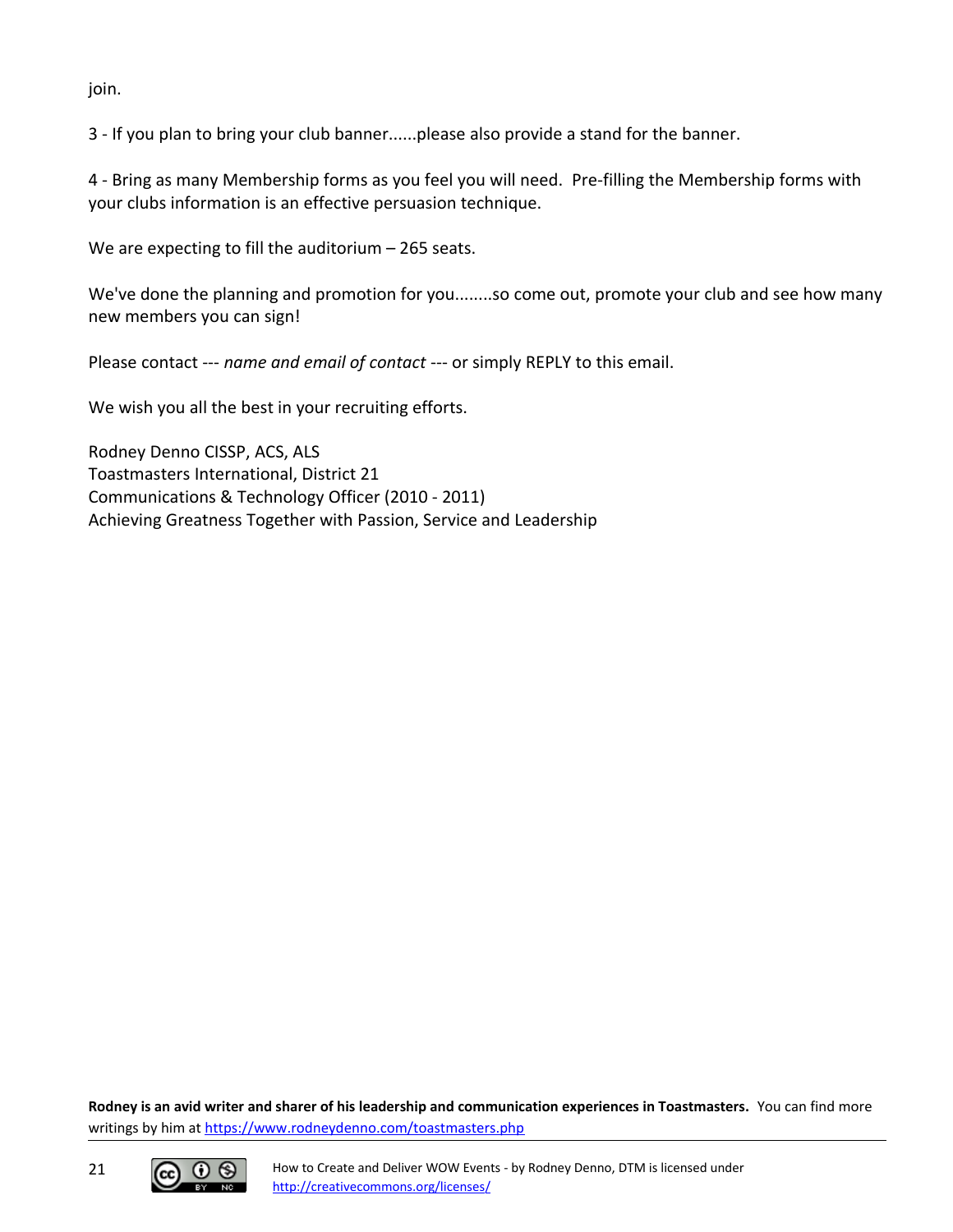### <span id="page-21-0"></span>**Appendix 6 – Email to all Division B Area Governors**

This email was sent to all Division B Area Governors encouraging them to motivate their clubs to participate in the club promotion portion of WOW Vancouver.

#### **Email Subject Line:**

Biggest Membership Building Drive in the history of Division B - February 5th at VGH

#### **Email Body:**

Dear Division B Area Governors

#### **On February 5th (from 7pm to 9pm at the VGH) we will be having the biggest membership building drive in the history of Division B.**

We have named this event 'WOW Vancouver' since there are two other WOW events taking place in more outlying regions of the lower mainland a few days prior to the WOW event in Vancouver.

The planning and delivery of this WOW event has (will have by the time it is over) involved:

- 1 Core planning executive of 7 volunteers (about 300 volunteer hours)
- 2 An additional 20+ volunteers at the WOW event itself (another 100+ volunteer hours)
- 3 About \$400 in expenses to add a very professional image to the event.

4 – .........and a lot more (such as the TI President – Pat Johnson – and a world class motivational speaker – and former Toastmaster – Joe Roberts)

Two main objectives have guided the planning and creation of WOW Vancouver:

Objective 1 – For **non-Toastmasters** --- create a first class event that showcases the value of **starting** the Toastmaster Journey

Objective 2 - For **Toastmasters** --- create a first class event that showcases the value of **continuing** the Toastmaster Journey

**>>>>>>>>>** Both objectives will ultimately result in building and strengthening clubs – by building membership and – by strengthening the value that club members receive from being in Toastmasters and continuing their Toastmasters Journey.

Since there are only 265 seats in the VGH auditorium and since we have allocated 35 for volunteers, etc. there are only 230 seats available for attendees.

The 230 seats will be split evenly between Toastmasters and non-Toastmasters.

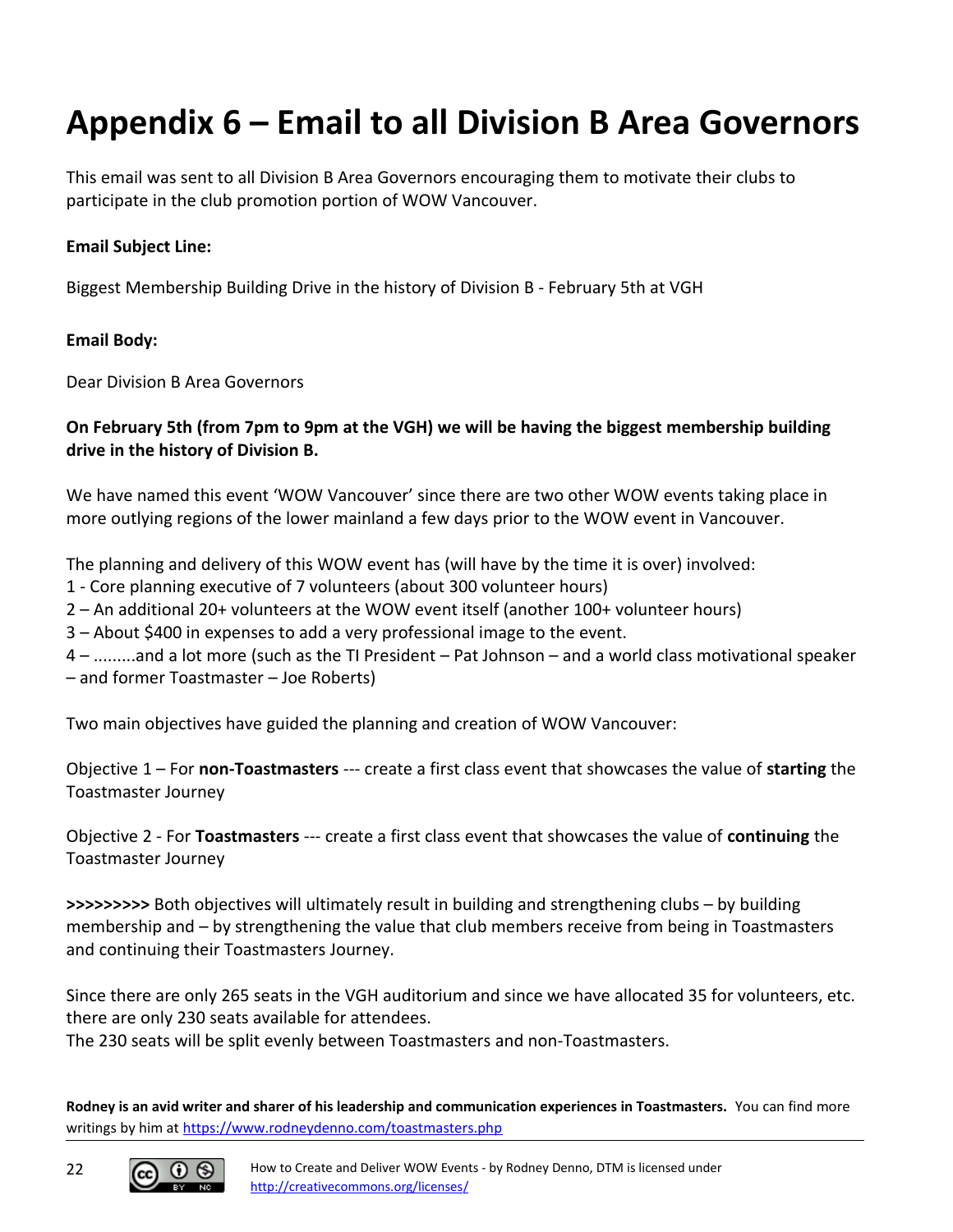We will be doing extensive promotion of the WOW Vancouver event over the next four weeks. Anyone planning to attend will have to RSVP to me and be placed on one of three lists – Toastmaster List, Non-Toastmaster List, Wait List.

We will NOT be accepting any walk-ins ----- that will be made clear in the promotional emails. Name badges will be printed in advance and will be a different color for Toastmasters and Non-Toastmasters.

Pricing: All Non-Toastmasters – FREE Toastmasters that do bring a Non-Toastmaster guest  $-$  \$5 Toastmasters that do NOT bring a Non-Toastmaster guest  $-$  \$10

Promotion:

First two promotional emails will be ONLY to Division B Toastmasters. All further promotional emails will be to all Divisions in the Lower Mainland.

\*\*\*\*\*\*\*\*\*THIS WILL BE A FULL EVENT\*\*\*\*\*\*\*\*\*\*\*

We have reserved the large multipurpose room (MPR) beside the main VGH auditorium for clubs to promote themselves. We will have 15 tables in the MPR - two clubs per table for their brochures, signage, etc. If all the table spaces are not used by Division B clubs then clubs from other Divisions will be allowed to promote.

### **Why am I telling you all this?**

Because this event is primarily to help clubs grow their membership! We (the WOW Vancouver executive committee) need your help in ensuring that EVERY club in Division B

has at least one representative that can be present in the MPR from (6pm to 6:50pm, during the 20 minute break, and from 9pm to about 9:30pm)

They will need to bring club promo materials. We will provide membership forms and other informational and promotional materials.

**Because you already have close relationships with each of your club executives ------ We need you to contact every one of your clubs and get a commitment from at least one person in each club to be at the event to promote their club.**

**I believe that there is at least one person in each club that would be willing to attend and promote their club so........I ask that you do NOT accept NO as an answer.**

**Please convey to the clubs the significant effort that is being put out on their behalf – all they have to do is send a club representative. Thanks**

Your Division B Governor will be discussing this with you at your Division Executive meeting on Tuesday and I will be calling all of you during this coming week to discuss your clubs and how we can collectively ensure that all Division B clubs are present – and promoting their clubs - at WOW Vancouver.

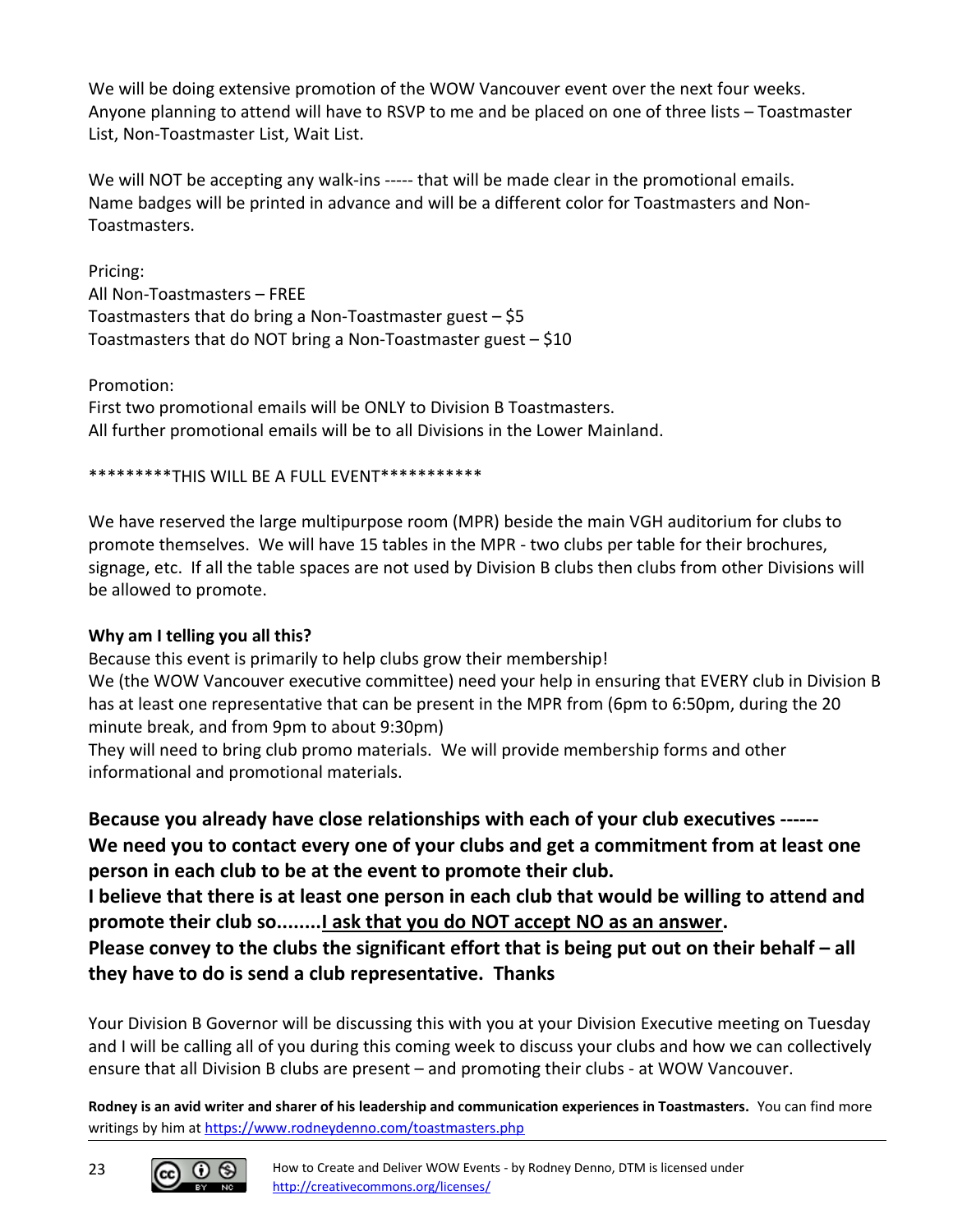Thank You all for doing this!

Rodney Denno CISSP, ACS, ALS Communications & Technology Officer (2010 - 2011)

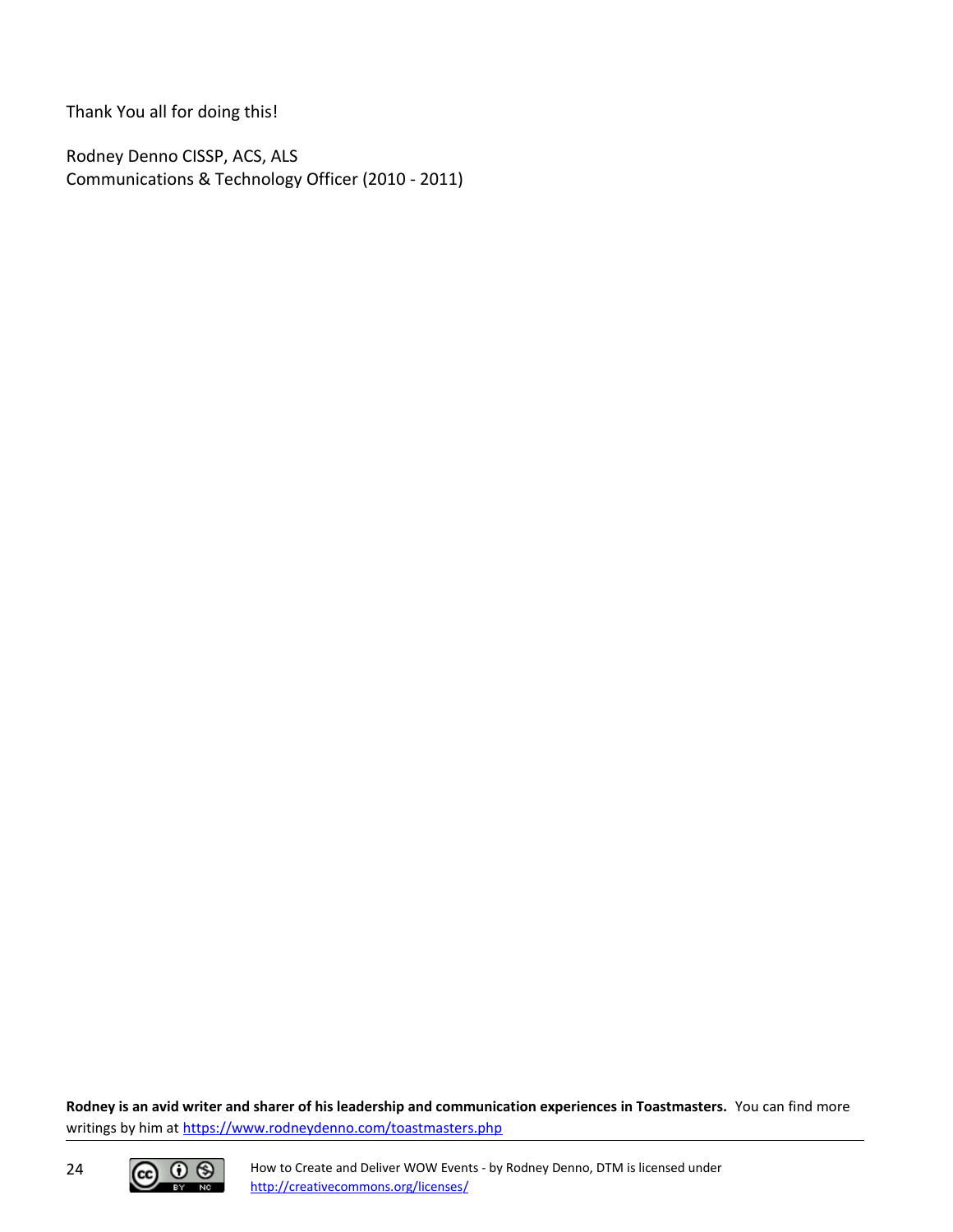## <span id="page-24-0"></span>**Appendix 7 – Email Soliciting Ambassadors**

This email was sent by the Ambassador Chair to a large number of advanced Toastmasters to solicit their help as WOW Vancouver ambassadors.

#### **Email Subject Line:**

WOW Vancouver Event - Saturday, February 5th (7-9 PM) - Toastmaster Ambassadors Wanted - Your chance to "Talk up Toastmasters!"

#### **Email Body:**

Greetings and happy Year!

### **If you're one of those hard core members who just love to talk up Toastmasters to the general public then here is your chance to talk up a storm!**

The WOW Vancouver event showcases Toastmasters to the general public and gives current Toastmasters the opportunity to demonstrate how well they have benefited from the Toastmasters program.

We are expecting **260 people** at the WOW Vancouver event on Saturday, February 5th, 7-9 PM, Vancouver General Hospital lecture room. Up to 110 not yet members will be attending.

As Ambassador Coordinator for the WOW I am looking for 10-12 members who will talk to interested individuals about Toastmasters.

You will be given handout sheets that list all the clubs in Division B and membership application forms.

**Again the purpose of the WOW is to build membership in clubs and to give current members the opportunity to shine.**

Cheers and thanks!

WOW Vancouver Ambassador Coordinator

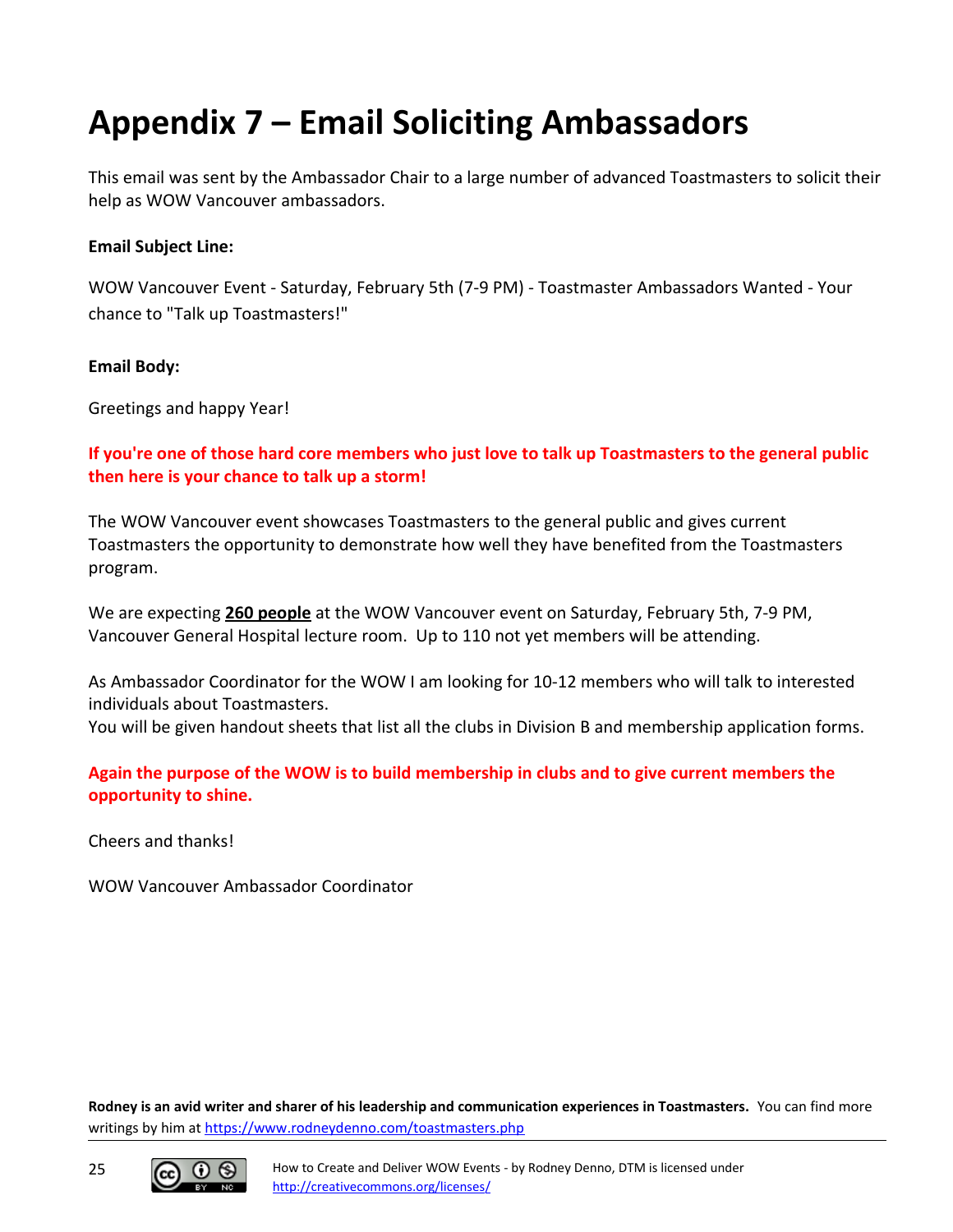# <span id="page-25-0"></span>**Appendix 8 – Email Inviting Toastmasters to Speak at WOW Vancouver**

This email was sent to all Division B Toastmasters. From the responses to this email - six speakers were chosen - three Table Topics speakers and three Table Topics Evaluator speakers.

### **Email Subject Line:**

An Opportunity for you!

#### **Email Body:**

### **Division B Toastmasters here is an opportunity for you!**

To celebrate Toastmasters week, in February, Division B is hosting the WOW extravaganza on Saturday, February 5<sup>th</sup> at VGH, 7pm to showcase the benefits of Toastmasters. This event, the first ever for Division B, is open to both members and non-members. To help us make this action-packed event an outstanding success, we have six speaking opportunities available for you: three as Table Topics speaker and three as Table Topics evaluator.

*Deadline for submission is midnight, Monday, January 17, 2011.* 

If you are interested, please read the '**Submission Rules'** below.

#### **SUBMISSIONRULES**

- 1. Any Toastmaster in good standing in Division B can submit his or her name.
- 2. Include club name and number as well as contact information.
- 3. Speaker and evaluator roles will be determined by draw: three speakers first, then three evaluators. Participants must be willing to accept their role.
- 4. While any club member can enter the draw, only one person from any one club will be chosen to participate. If it happens that two names are drawn from the same club, only the first drawn will be accepted.
- 5. Winners must confirm their acceptance and confirm their attendance at the WOW event as soon as possible after they are notified.
- 6. If the candidates chosen are unable to participate, they should notify me as soon as possible so that alternates can be chosen.

Good Luck to everyone! The draw will take place Tuesday January 18, 2011 and winners will be notified that day.



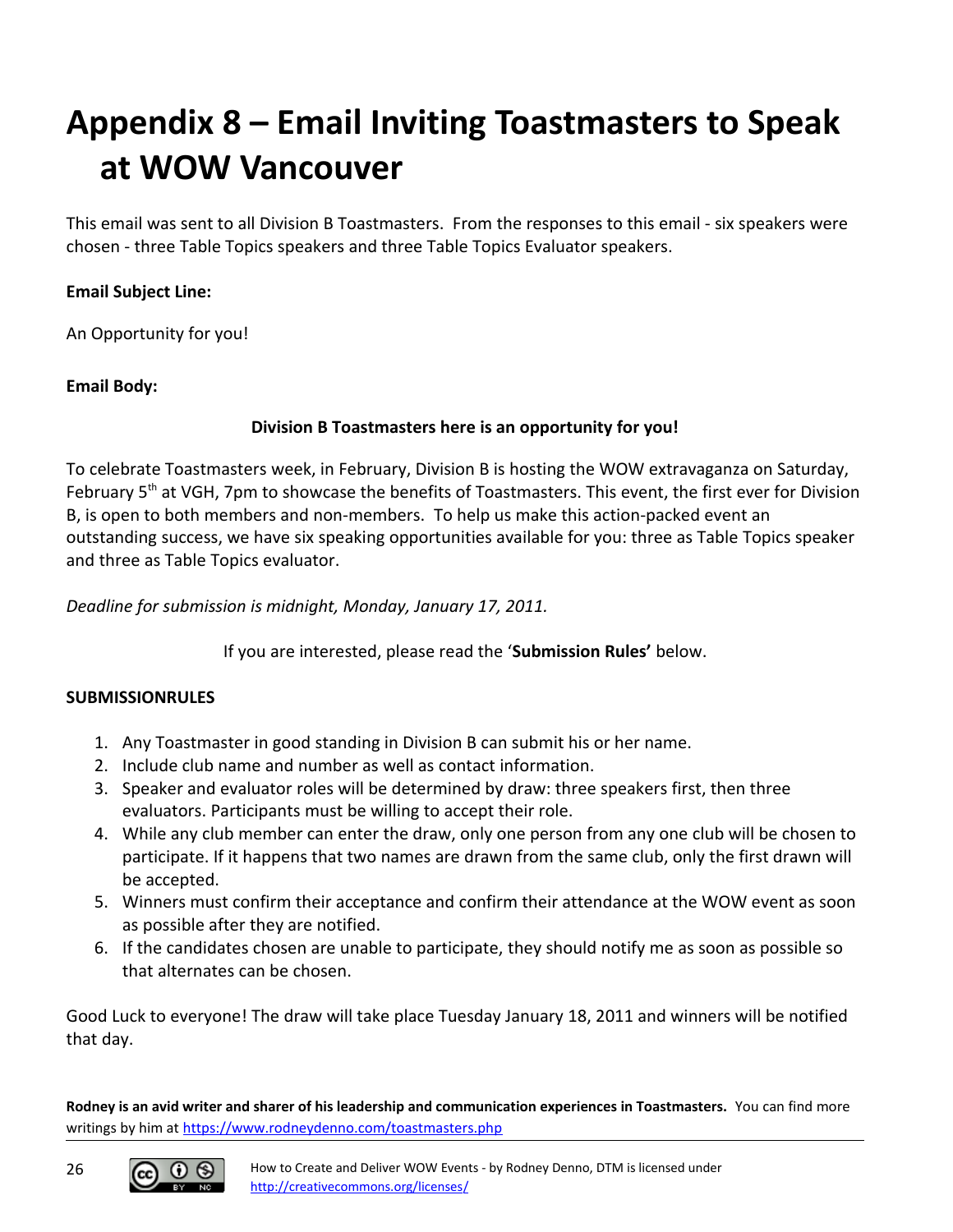### <span id="page-26-0"></span>**Appendix 9 – WOW Vancouver Event Time Line**

| <b>Start</b>       | <b>Duration</b> | Who                      | What                                                  |
|--------------------|-----------------|--------------------------|-------------------------------------------------------|
| <b>Time</b>        |                 |                          |                                                       |
| 5:00pm             | 1 hour          | WOW committee            | Set-up for event at VGH                               |
| 6:00 <sub>pm</sub> | 1 hour          | <b>Registration Team</b> | <b>Registration opens</b>                             |
| 6:40 <sub>pm</sub> | 20 minutes      | Foyer Ambassadors        | Open up doors to auditorium                           |
| 7:00pm             | 5 minutes       | SAA                      | Welcomes all/ Opens Event & intro dignitaries<br>& MC |
| 7:05pm             | 1 minute        | МC                       | Introduce District 21 Governor                        |
| 7:06pm             | 5 minutes       | District 21 Governor     | Speech                                                |
| 7:10 <sub>pm</sub> |                 | <b>Registration team</b> | Close registration                                    |
| $7:11$ pm          | 2 minutes       | MС                       | <b>Introduce Education Session</b>                    |
| $7:13$ pm          | 10 minutes      | John Hawkins             | <b>Education Session on TM</b>                        |
| $7:24$ pm          | 2 minutes       | MС                       | Introduces Pat Johnson (TI President)                 |
| 7:26pm             | 15 minutes      | Pat Johnson              | Speech                                                |
| $7:41$ pm          | 1 minute        | MС                       | Thank Pat Johnson (gift)                              |
| 7:42pm             | 2 minutes       | MС                       | Introduce Table Topic Speaker #1                      |
| 7:44pm             | 2 minutes       | TT Speaker #1            | Table Topic Speech                                    |
| 7:46pm             | 1 minute        | MС                       | Introduce TT Evaluator #1                             |
| $7:47$ pm          | 1.5 minutes     | TT Evaluator #1          | Evaluation                                            |
| 7:49               | 1 minute        | MC                       | Introduce Table Topic Speaker #2                      |
| 7:50pm             | 2 minutes       | TT Speaker #2            | Table Topic Speech                                    |
| 7:52pm             | 30 seconds      | MС                       | Introduce TT Evaluator #2                             |
| $7:53$ pm          | 1.5 minutes     | TT Evaluator #2          | Evaluation                                            |

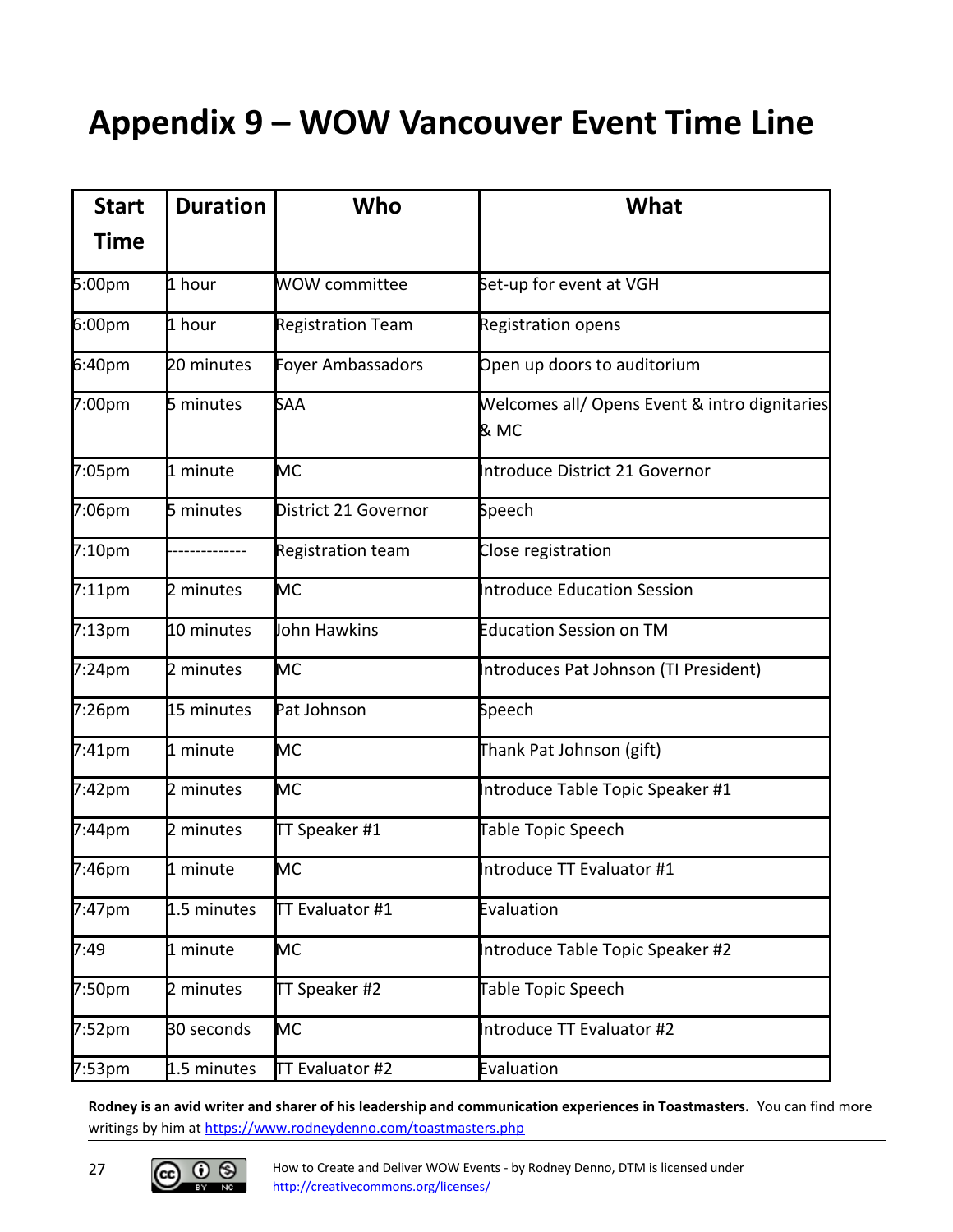| $7:55$ pm          | minute      | МC                   | Introduce Table Topic Speaker #3                                   |
|--------------------|-------------|----------------------|--------------------------------------------------------------------|
| 7:56pm             | 2 minutes   | TT Speaker #3        | Table Topic Speech                                                 |
| 7:58pm             | 30 seconds  | MC                   | Introduce TT Evaluator #3                                          |
| 7:59pm             | 1.5 minutes | TT Evaluator #3      | Evaluation                                                         |
| 8:01pm             | 2 minutes   | MС                   | Introduce Humorous Speaker                                         |
| 8:03pm             | 7.5 minutes | Ryan                 | Humorous Speech                                                    |
| 8:11pm             | 30 sec      | MC                   | Thank Ryan (gift)                                                  |
| 8:12 <sub>pm</sub> | 20 minutes  | WOW Committee        | <b>Break Time</b>                                                  |
| 8:32pm             | 1.5 minutes | SAA                  | Call to order & introduce MC                                       |
| 8:33 <sub>pm</sub> | 2 minutes   | MC                   | Introduce Joe Roberts                                              |
| 8:35pm             | 20 minutes  | lloe Roberts         | Speech                                                             |
| 8:55pm             | 1 minute    | МC                   | Thank Joe Roberts (gift)                                           |
| 8:56pm             | 2 minutes   | МC                   | Thank to committee & all Remind people<br>about Joe's book signing |
| 8:58pm             | Close WOW   |                      |                                                                    |
| 9:00pm             | 30 minutes  | WOW Committee        | Networking and Joe's book signing                                  |
| 9:30pm             | 30 minutes  | <b>WOW Committee</b> | Restore venue to pre-WOW condition                                 |